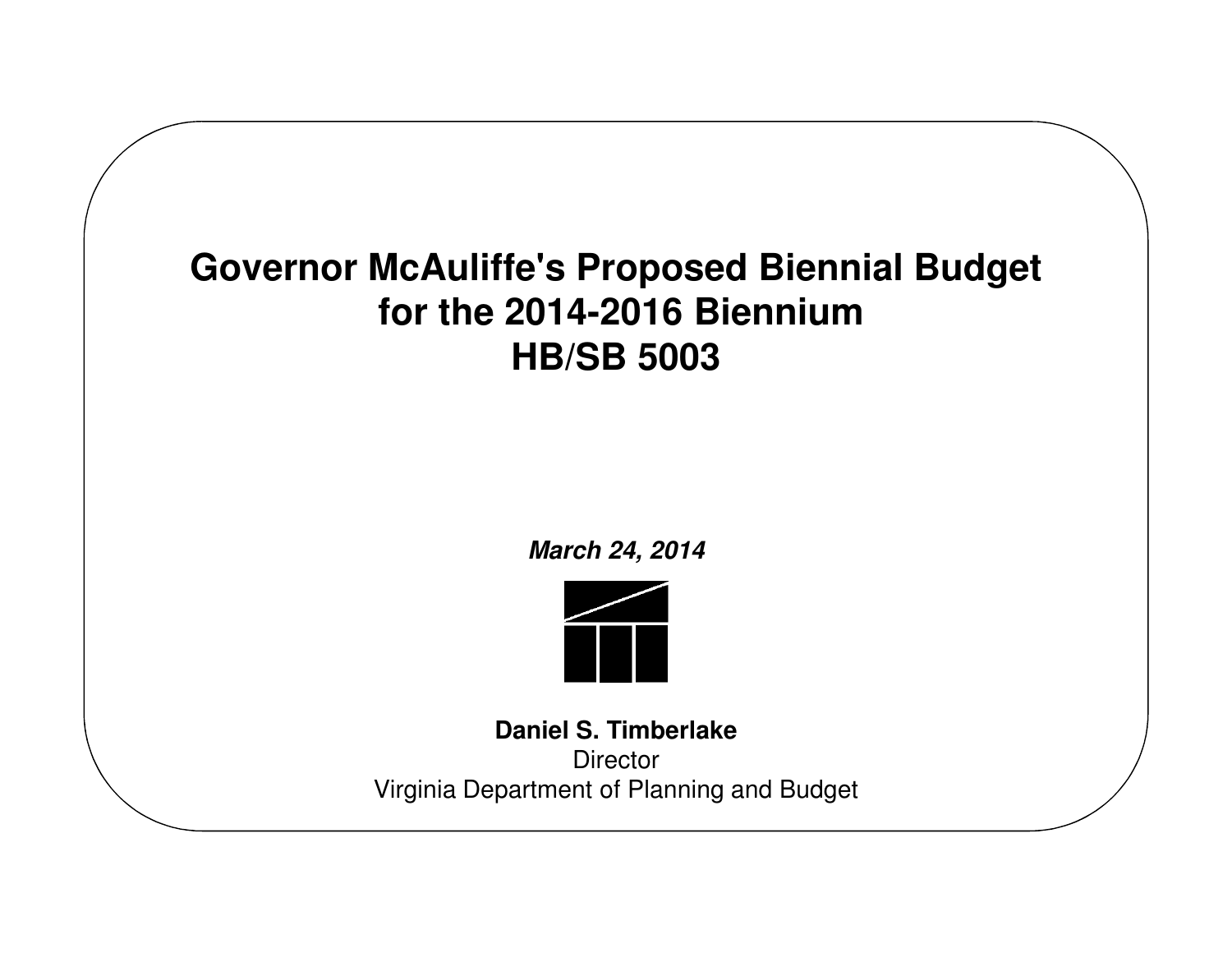## Overview of Available Resources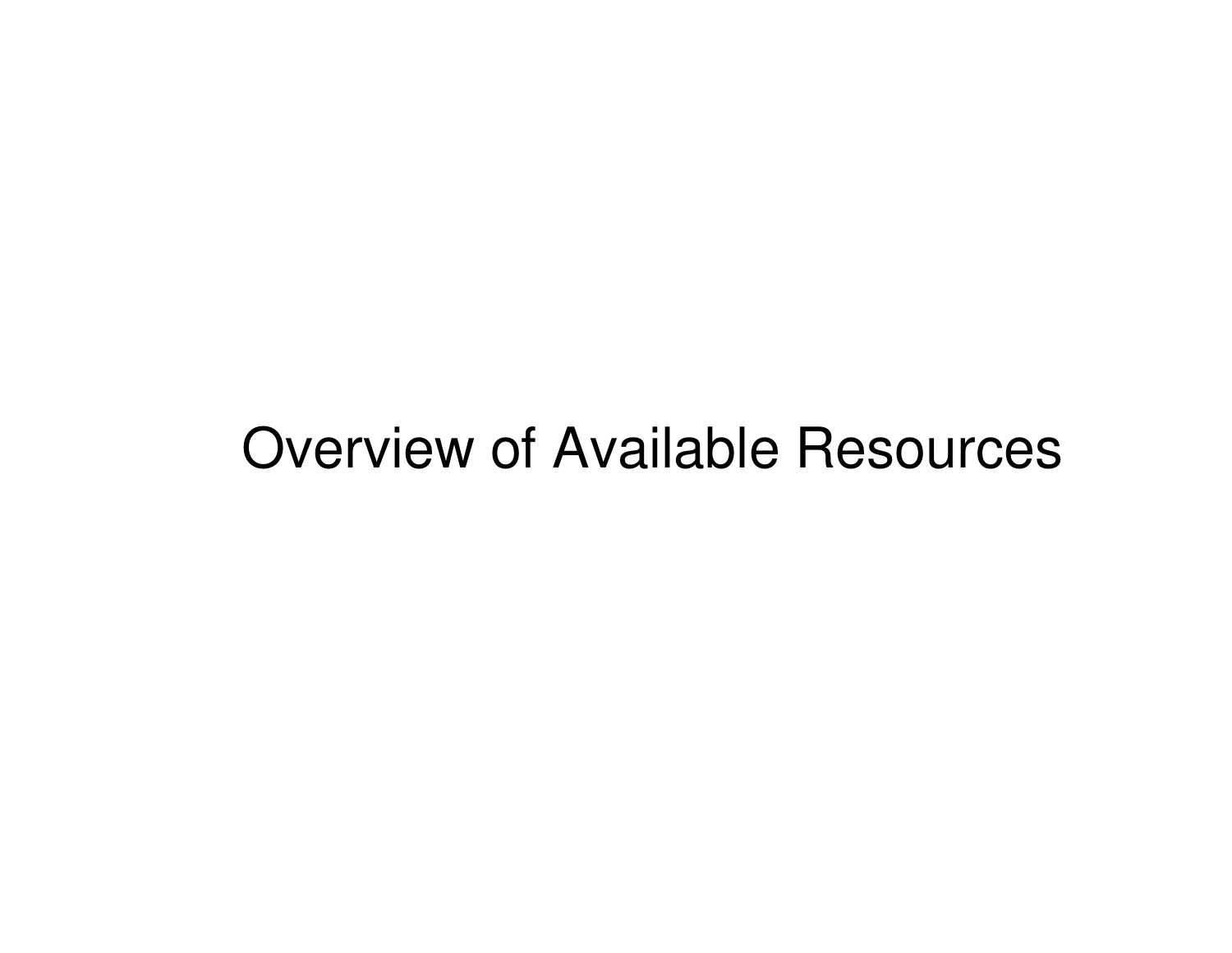## **The starting point for HB/SB 5003 is HB/SB 30 as introduced to the 2014 General Assembly . . .**

| HB/SB 30 as Introduced by Governor McDonnell       |            |                          |            |            |            |                       |
|----------------------------------------------------|------------|--------------------------|------------|------------|------------|-----------------------|
|                                                    |            | <b>General Fund Only</b> |            |            |            |                       |
|                                                    | FY 2015    |                          |            | FY 2016    |            | <b>Biennial Total</b> |
| <b>Revised Revenue Forecast</b>                    |            |                          |            |            |            |                       |
| FY 2014 Year-End Balance                           | \$536.5    |                          | \$0.0\$    |            | \$536.5    |                       |
| <b>Additions to Balance</b>                        | 94.5       |                          | (0.5)      |            | 94.0       |                       |
| Revenues                                           | 17,686.1   |                          | 18,373.4   |            | 36,059.5   |                       |
| <b>Transfers</b>                                   | 537.5      |                          | 535.4      |            | 1,072.9    |                       |
| <b>Total GF Resources</b>                          |            | \$18,854.7               |            | \$18,908.3 |            | \$37,763.0            |
| <b>Proposed Expenditures</b>                       |            |                          |            |            |            |                       |
| <b>Chapter 806 Base</b>                            |            |                          |            |            |            |                       |
| Operating                                          | \$17,986.1 |                          | \$17,986.1 |            | \$35,972.2 |                       |
| Capital                                            | 0.0        |                          | 0.0        |            | 0.0        |                       |
| <b>Total CH 806 Base</b>                           |            | \$17,986.1               |            | \$17,986.1 |            | \$35,972.2            |
| <b>Proposed Amendments</b>                         |            |                          |            |            |            |                       |
| Operating                                          | \$822.3    |                          | \$914.7    |            | \$1,737.0  |                       |
| Capital                                            | 2.9        |                          | 0.0        |            | 2.9        |                       |
| <b>Total Proposed Amendments</b>                   |            | \$825.2                  |            | \$914.7    |            | \$1,739.9             |
| <b>Total of All Spending</b>                       |            | \$18,811.3               |            | \$18,900.8 |            | \$37,712.1            |
| <b>Balance</b><br>المثالثة مستناه ومستحاره المناسب |            | \$43.4                   |            | \$7.5      |            | \$50.9                |

**\*Amounts shown in millions**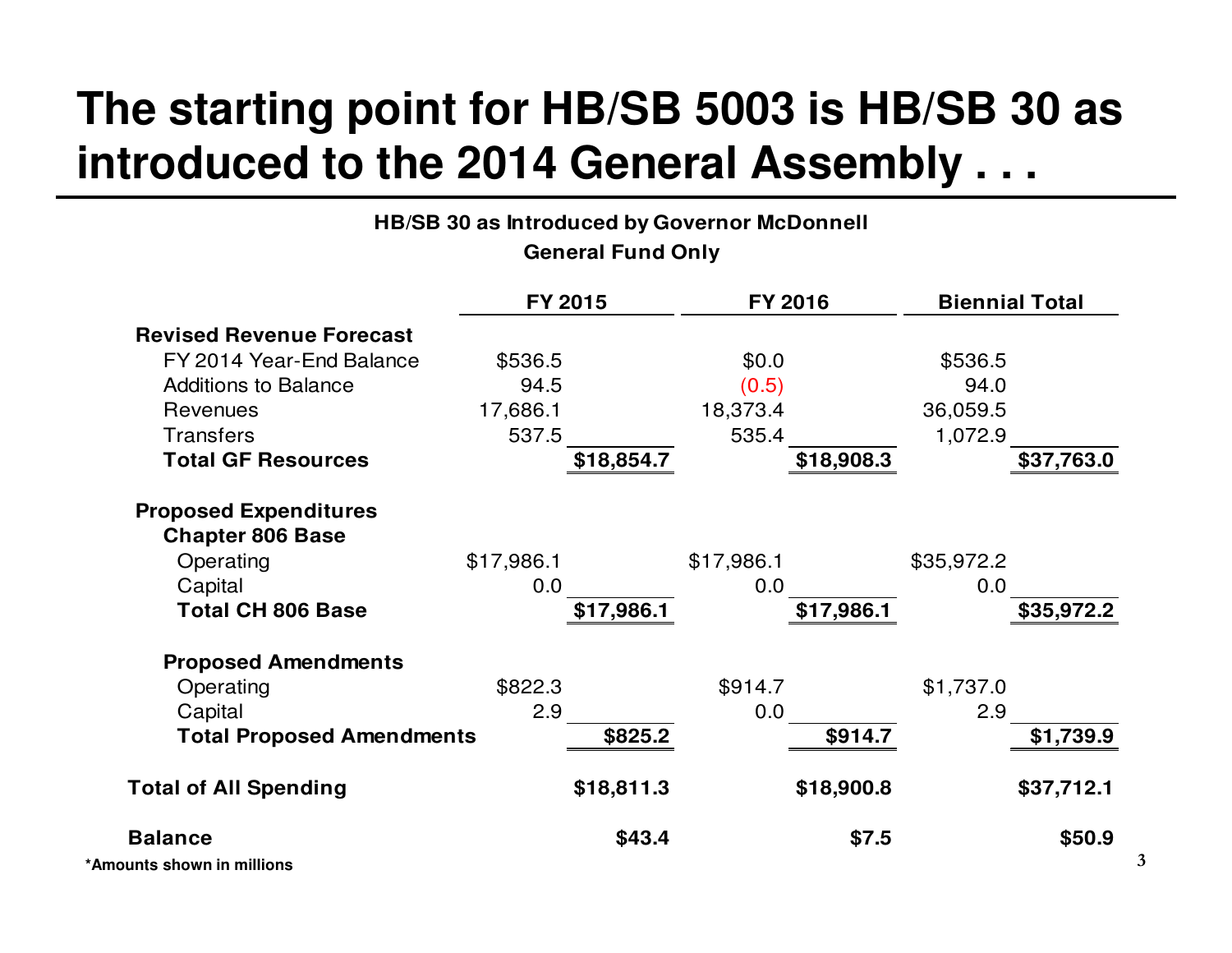### **General fund balances must be adjusted for changes anticipated in the ending balance of the prior year and for proposed changes in the next biennium . . .**

| <b>Beginning Balance</b>                    |                 |           |                |
|---------------------------------------------|-----------------|-----------|----------------|
| HB/SB 30 Beginning Balance                  |                 | \$        | 536,534,680    |
| Adjust for change in HB 5001 Ending Balance |                 |           | (57,891,302)   |
| HB/SB 5003 Revised Beginning Balance        |                 |           | 478,643,378    |
| <b>Adjustments to Balances</b>              | <b>FY 2015</b>  |           | <b>FY 2016</b> |
| <b>Judicial balances</b>                    | \$<br>750,000   | <b>\$</b> | 750,000        |
| Indigent Defense Commission                 | 300,000         |           | 300,000        |
|                                             | \$<br>1,050,000 | S         | 1,050,000      |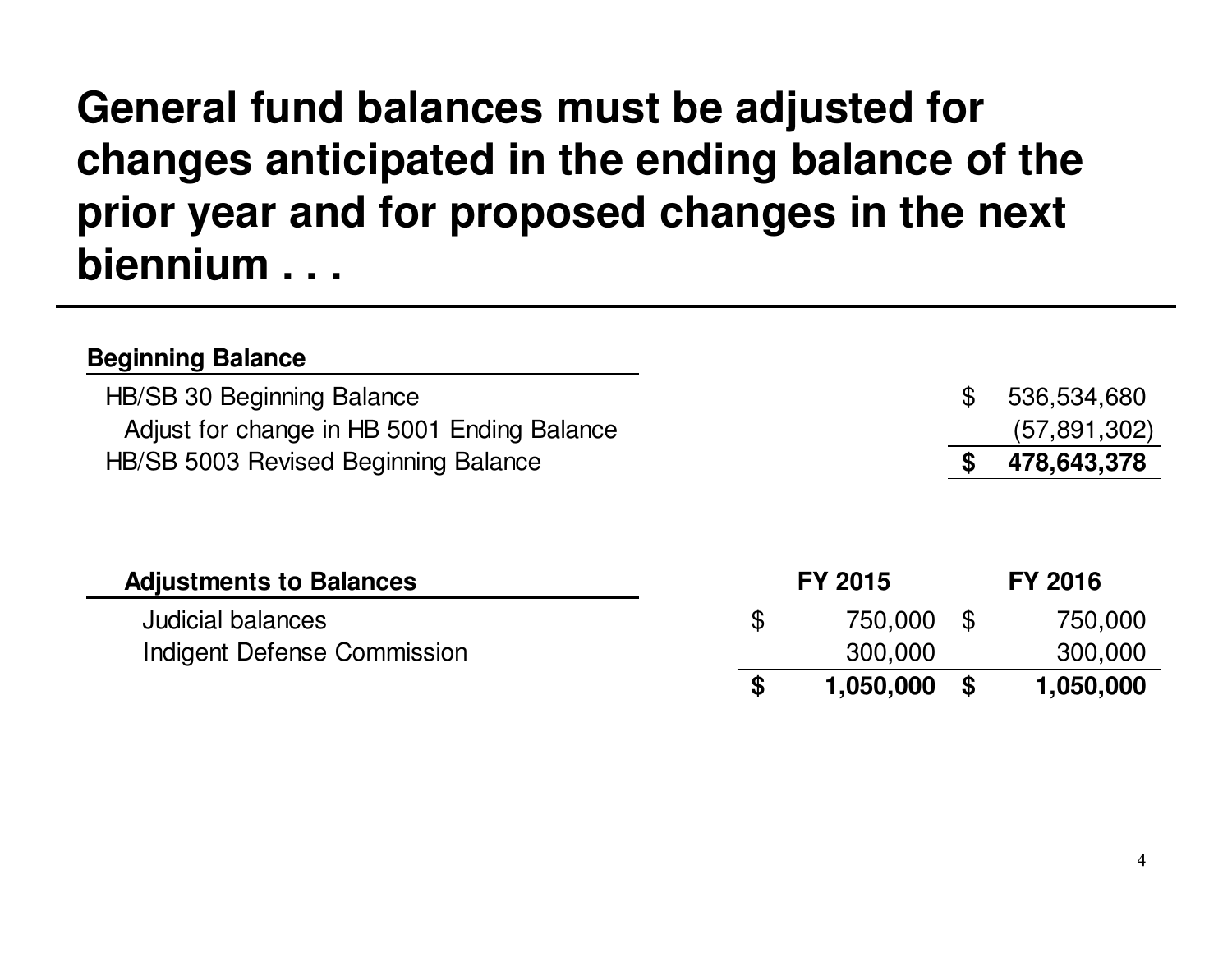## **Revenues are adjusted for the revised forecast and for legislation that was passed during the 2014 regular session . . .**

| <b>Adjustments to Revenue</b>                | <b>FY 2015</b>                     | <b>FY 2016</b>   |
|----------------------------------------------|------------------------------------|------------------|
| <b>February Revenue Reforecast</b>           | $\mathcal{L}$<br>$(15,000,000)$ \$ |                  |
| Use of mobile applications by TAX            | 1,700,000                          | 3,500,000        |
| Accelerate due date for employer withholding | 234,000                            | 468,000          |
| Motion Picture Tax Credit (HB 460)           | (10,000,000)                       | (10,000,000)     |
| R&D Tax Credit (HB 1220, SB 623)             | (1,000,000)                        | (1,000,000)      |
| Zapper Bill - Visual Audits (SB 611)         | 300,000                            | 600,000          |
| Sales Tax on Satellite TV (SB 100)           | 9,560,000                          | 9,560,000        |
| Revenue Compliance Initiative                | 2,400,000                          | 3,000,000        |
| <b>Education Scholarship Credits</b>         | 5,000,000                          | 5,000,000        |
| <b>Circuit Court Fee Policy</b>              | 939,000                            | 939,000          |
| <b>Adjust Amazon Sales Tax</b>               | 5,300,000                          | 7,300,000        |
| APA in-house Collection Recommendation       |                                    | 1,000,000        |
| <b>Firearms Transaction fee</b>              | 935,821                            | 935,821          |
| <b>Total Additional Revenues</b>             | 368,821<br>\$                      | 21,302,821<br>\$ |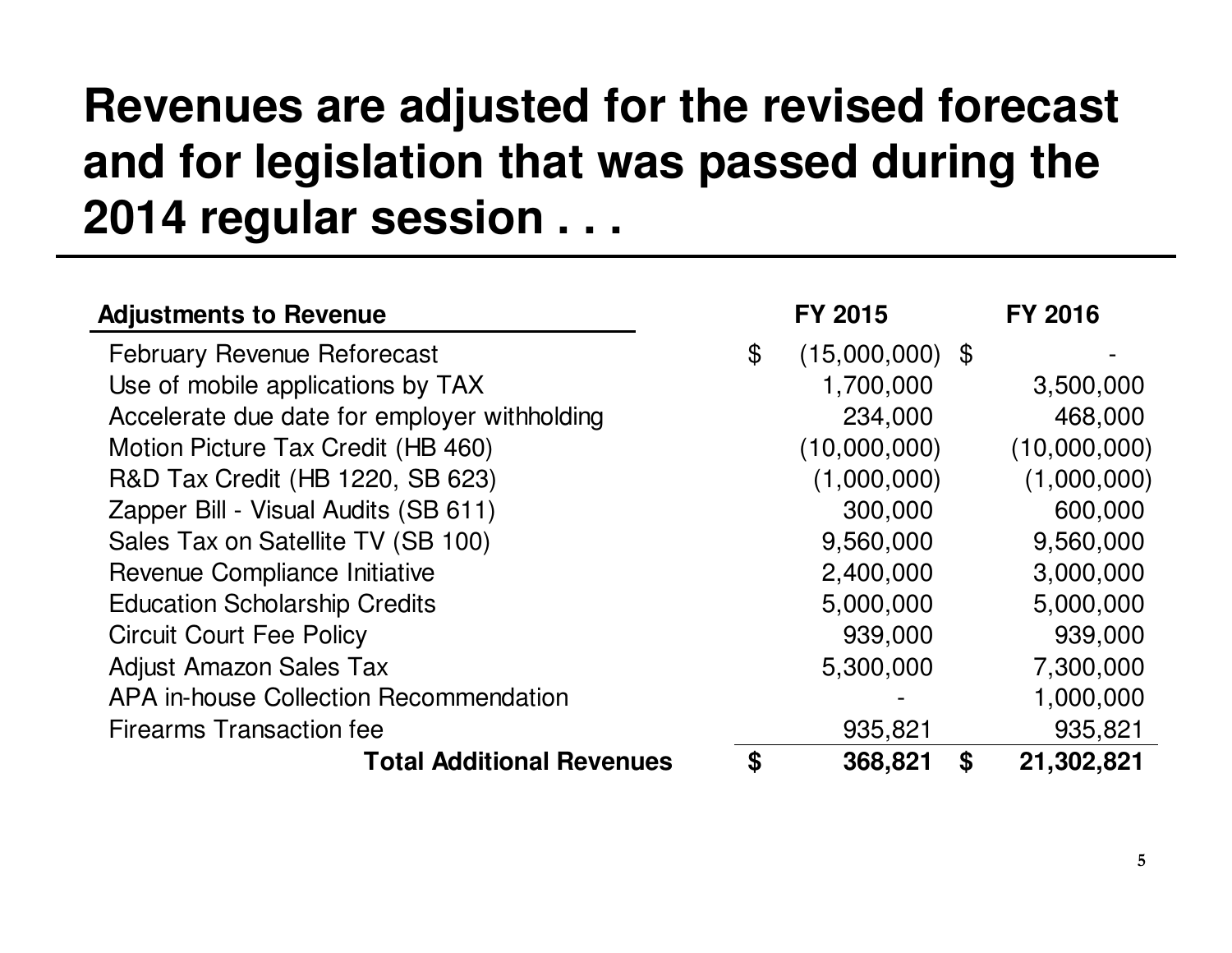## **Additional transfers add \$19.4 million to the available resources . . .**

| <b>Adjustments to Transfers</b>   |    | <b>FY 2015</b> |          | <b>FY 2016</b> |
|-----------------------------------|----|----------------|----------|----------------|
| <b>Additional ABC Profits</b>     | \$ | 3,500,000      | <b>S</b> | 6,600,000      |
| <b>SCC Transfer</b>               |    | 3,000,000      |          | 3,000,000      |
| Sales Tax (SB 100 & Amazon)       |    | 1,560,000      |          | 1,760,000      |
| <b>Total Additional Transfers</b> | S  | 8,060,000      | <b>S</b> | 11,360,000     |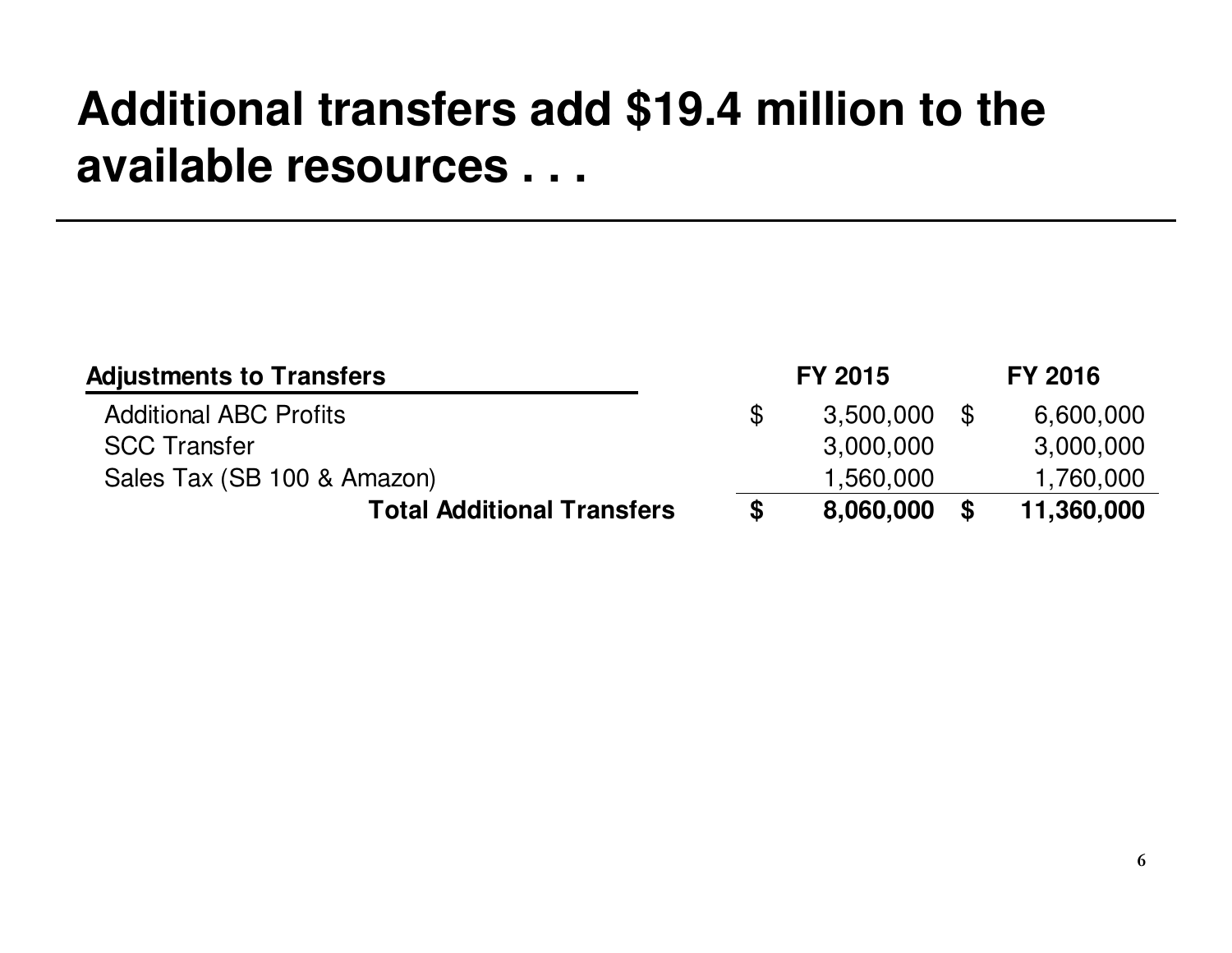### **After all adjustments are made, total available general fund resources equal \$37,748.3 million . . .**

| <b>General Fund Only</b>        |                |                |                       |            |  |
|---------------------------------|----------------|----------------|-----------------------|------------|--|
|                                 | <b>FY 2015</b> | <b>FY 2016</b> | <b>Biennial Total</b> |            |  |
| <b>Revised Revenue Forecast</b> |                |                |                       |            |  |
| FY 2014 Year-End Balance        | \$478.6        | \$0.0          | \$478.6               |            |  |
| <b>Additions to Balance</b>     | 95.6           | 0.6            | 96.1                  |            |  |
| Revenues                        | 17,686.5       | 18,394.7       | 36,081.2              |            |  |
| <b>Transfers</b>                | 545.6          | 546.8          | 1,092.4               |            |  |
| <b>Total GF Resources</b>       | \$18,806.3     |                | \$18,942.0            | \$37,748.3 |  |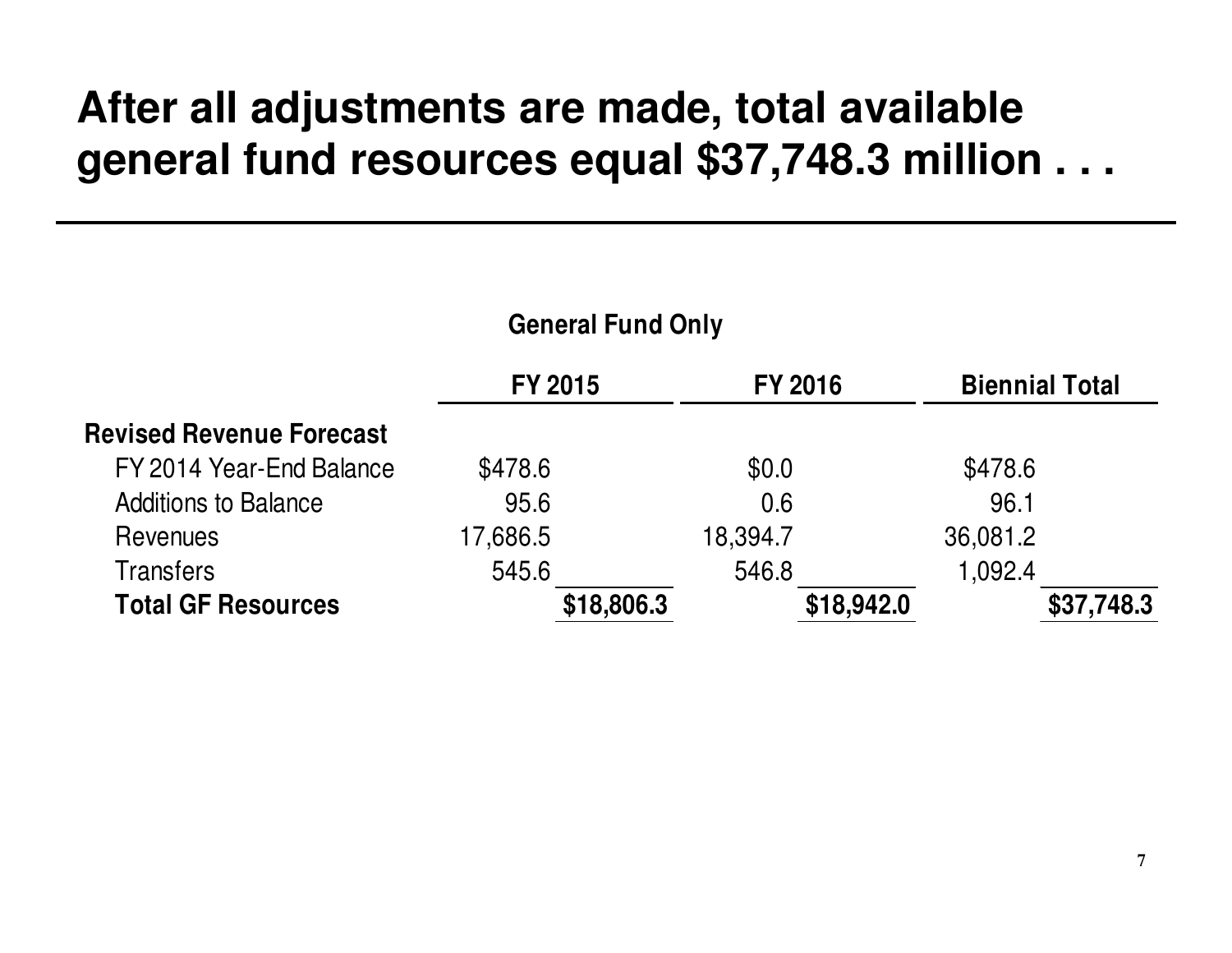Summary of Proposed Operating Spending Changes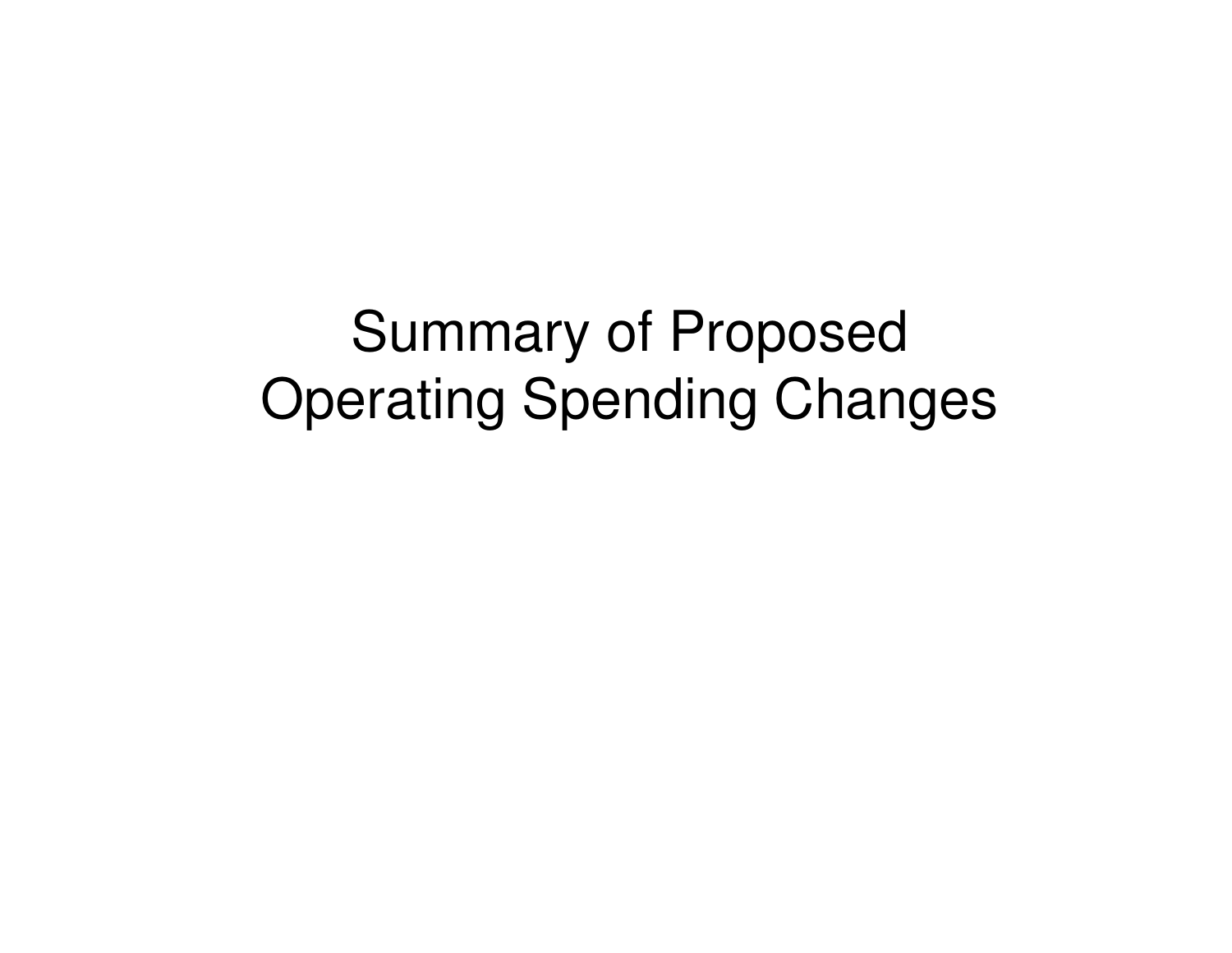## Proposed Savings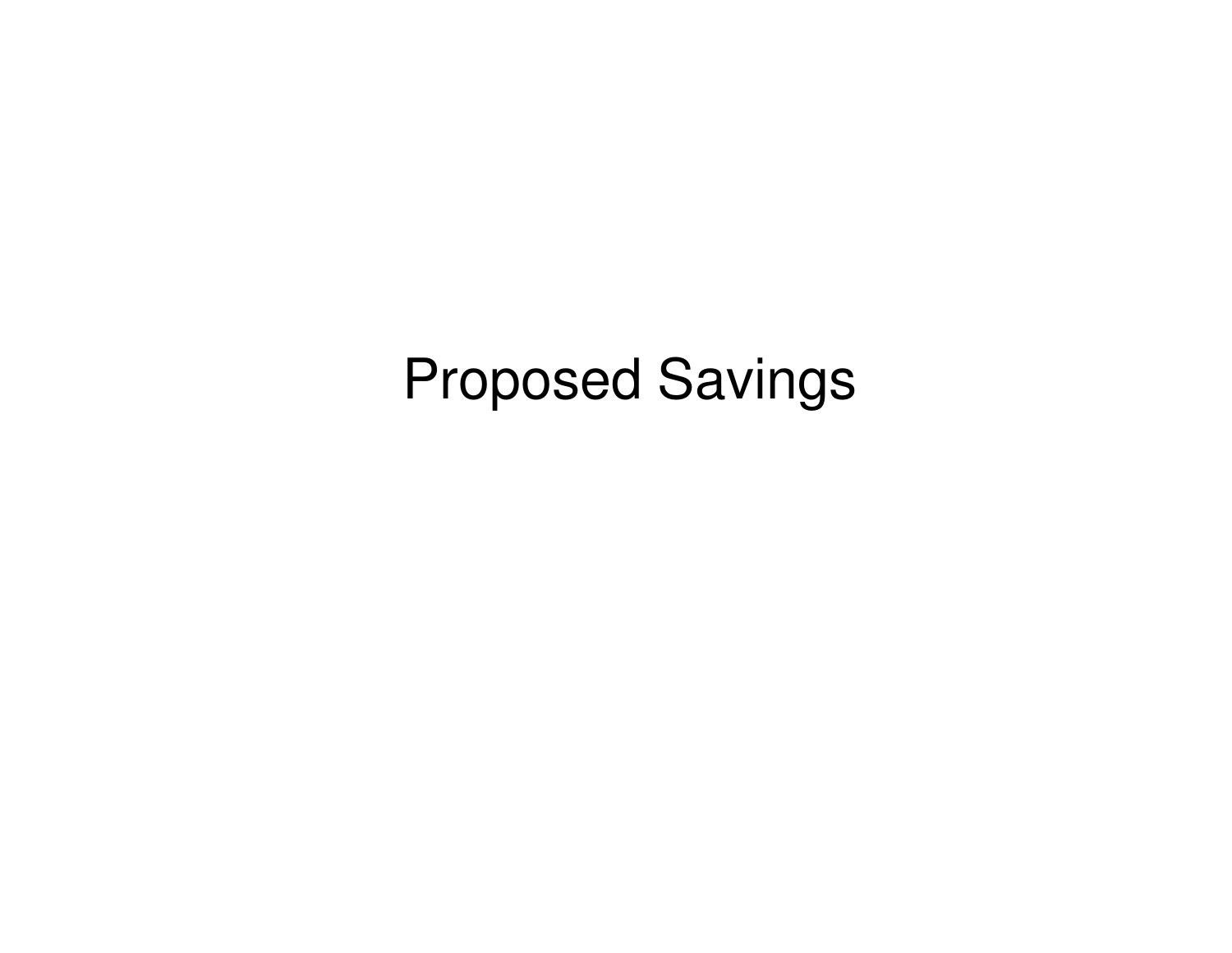### **HB/SB 5003 includes a variety of proposed savings measures taken against the spending levels in HB/SB 30 as introduced . . .**

### **Executive Amendment Savings**

| 197: Direct Aid to Public<br>Education | Provide Literary Fund loans for school construction | (\$35,000,000)        | \$5,000,000          |
|----------------------------------------|-----------------------------------------------------|-----------------------|----------------------|
| 995: Central Appropriations            | Adjust Agency VITA estimates                        | (\$1,738,071)         | $($ \$3,562,457) $ $ |
|                                        | <b>Subtotal of Executive Amendment Savings</b>      | $($ \$36,738,071) $ $ | \$1,437,543          |

### **Savings Amendments to Meet Revenue Reduction**

| 312: Economic Development<br>Incentive Payments         | Delay funding for certain project grant payments                                          | \$0                | $($ \$5,500,000) $ $  |
|---------------------------------------------------------|-------------------------------------------------------------------------------------------|--------------------|-----------------------|
| 185: Secretary of Education                             | Take uncommitted funding for laboratory schools                                           | $($ \$600,000) $ $ | \$0                   |
| 162: Department of Accounts<br><b>Transfer Payments</b> | Update Revenue Stabilization Fund Required Deposit for mid-<br>session revenue reforecast | \$0                | $($ \$59,885,846) $ $ |
|                                                         | <b>Subtotal of Savings to Meet Revenue Reduction</b>                                      | $($ \$600,000) $ $ | $($ \$65,385,846) $ $ |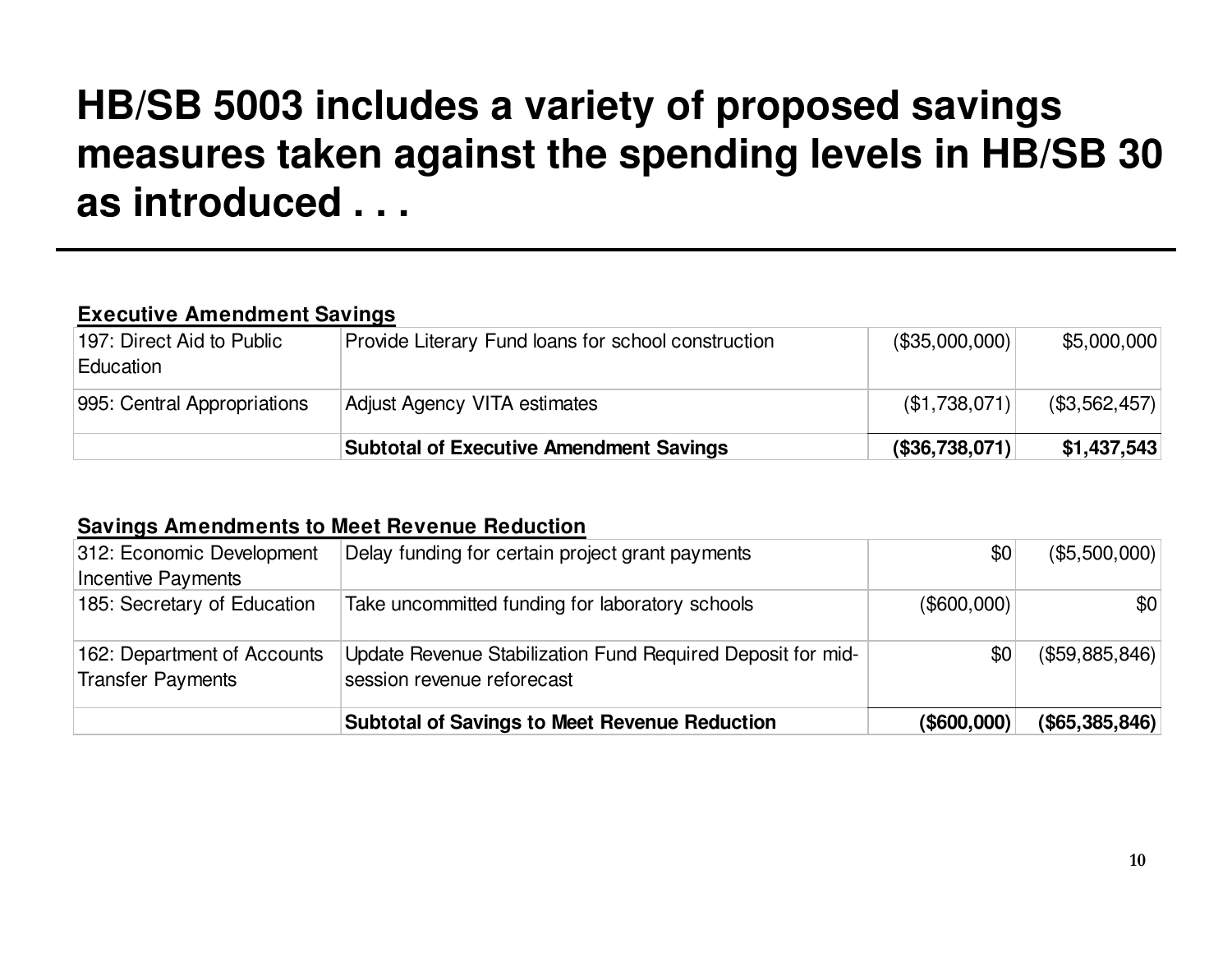## **Total non-Medicaid savings amendments provide \$204 million in additional resources for spending . . .**

| 197: Direct Aid to Public<br>Education                            | Reduce strategic compensation funding                          | (\$5,000,000)    | (\$7,500,000)          |
|-------------------------------------------------------------------|----------------------------------------------------------------|------------------|------------------------|
| 197: Direct Aid to Public<br>Education                            | Account for additional lottery revenues                        | (\$10,000,000)   | (\$10,000,000)         |
| 201: Department of Education,<br><b>Central Office Operations</b> | Account for reduced Standards of Learning testing              | (\$2,900,000)    | (\$2,900,000)          |
| 920: Opportunity Educational<br>Institution                       | Reduce funding for the Opportunity Educational Institution     | (\$450,000)      | (\$450,000)            |
| 155: Treasury Board                                               | Capture debt service savings                                   | (\$5,300,000)    | $(*8,000,000)$         |
| 602: Department of Medical<br><b>Assistance Services</b>          | Adjust funding for Involuntary Mental Commitment fund          | (\$347,626)      | (\$46,234)             |
| 602: Department of Medical<br><b>Assistance Services</b>          | Adjust revenues to the Virginia Health Care Fund               | (\$311,066)      | (\$5,137,349)          |
| 602: Department of Medical<br><b>Assistance Services</b>          | Eliminate funding for prepayment of a federal disallowance     | (\$24,445,885)   | \$0                    |
| 602: Department of Medical<br><b>Assistance Services</b>          | Adjust forecast for indigent care changes                      | (\$4,503,329)    | (\$4,842,909)          |
| 407: Virginia Port Authority                                      | Remove general fund support related to dredging                | \$0              | (\$6,500,000)          |
| 995: Central Appropriations                                       | Delay salary increase for high turnover job roles for 6 months | (\$3,868,838)    | \$0                    |
|                                                                   | <b>Subtotal for New Proposed Savings Amendments</b>            | (\$57, 126, 744) | ( \$45,376,492)        |
|                                                                   | <b>TOTAL FOR NON-MEDICAID SAVINGS AMENDMENTS</b>               | (\$94,464,815)   | $($ \$109,324,795) $ $ |

### **New Proposed Savings Amendments**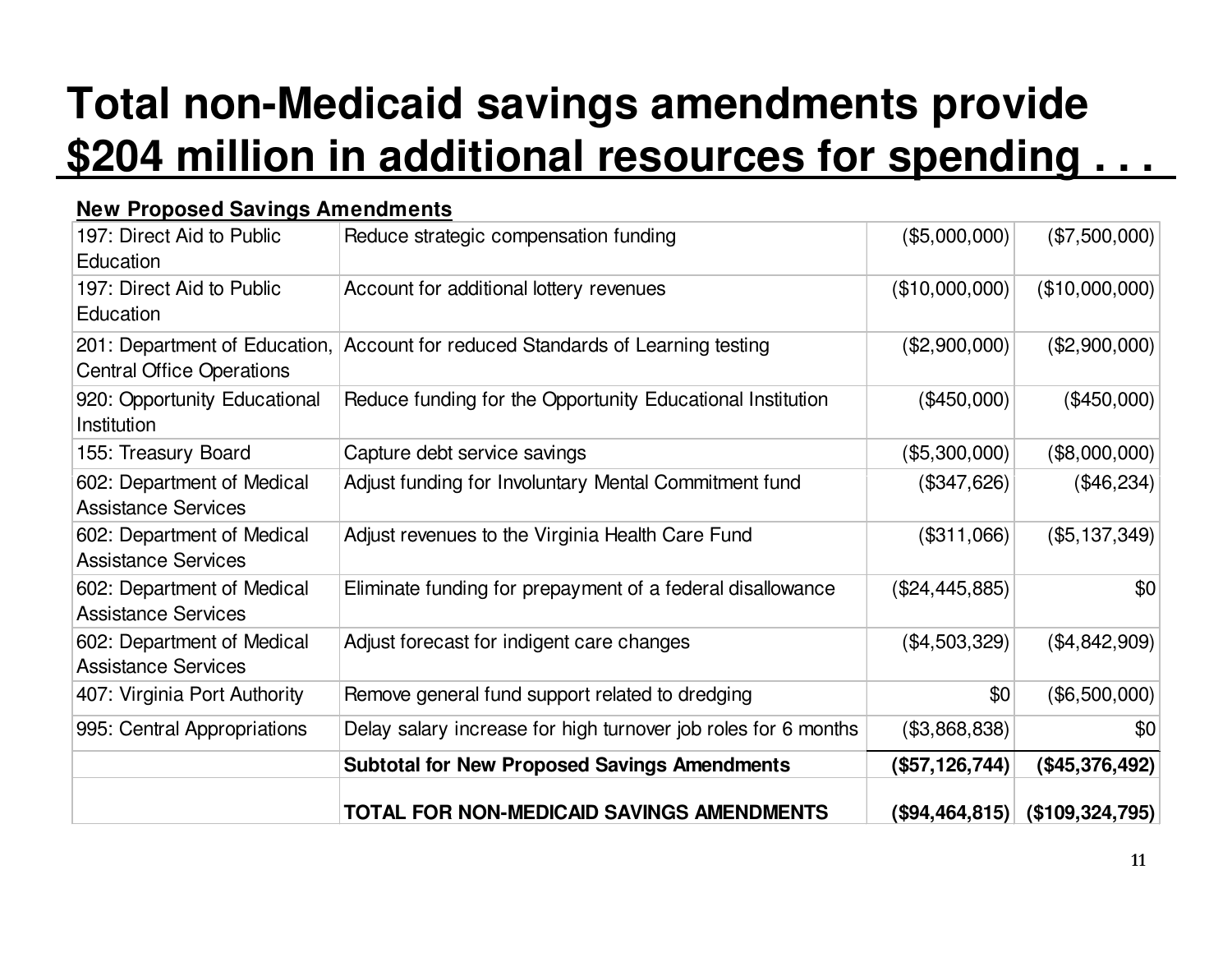## **Net savings from Medicaid pilot provide \$225 million in resources . . .**

### **Medicaid Pilot Amendments**

|                                                          | TOTAL FOR MEDICAID PILOT AMENDMENTS                                                                            | (\$57,636,191) $\mid$ | (\$167,636,635) |
|----------------------------------------------------------|----------------------------------------------------------------------------------------------------------------|-----------------------|-----------------|
| 799: Department of<br>Corrections                        | Capture savings resulting from Medicaid expansion                                                              | (\$14,576,472)        | (\$30,435,674)  |
| 765: Department of Social<br><b>Services</b>             | Fund administrative costs of expanding Medicaid                                                                | \$2,934,706           | \$708,125       |
| 602: Department of Medical<br><b>Assistance Services</b> | Fund administrative costs related to the expansion of<br>Medicaid                                              | \$15,539,457          | \$13,163,607    |
| 602: Department of Medical<br><b>Assistance Services</b> | Fund additional woodwork costs for the Medicaid children's<br>health insurance program from Medicaid expansion | \$135,019             | \$216,337       |
| 602: Department of Medical<br><b>Assistance Services</b> | Reflects savings for indigent care and other public coverage<br>programs resulting from Medicaid Expansion     | (\$53,125,686)        | (\$121,618,603) |
| 602: Department of Medical<br><b>Assistance Services</b> | Reflect additional woodwork costs for FAMIS from Medicaid<br>expansion                                         | \$483,307             | \$776,121       |
| 602: Department of Medical<br><b>Assistance Services</b> | Reflect savings for the involuntary mental commitment fund<br>from Medicaid Expansion                          | (\$526, 112)          | (\$1,302,286)   |
| 790: Grants to Localities                                | Reflect Medicaid expansion savings at Community Services<br><b>Boards</b>                                      | (\$8,500,410)         | (\$29,144,262)  |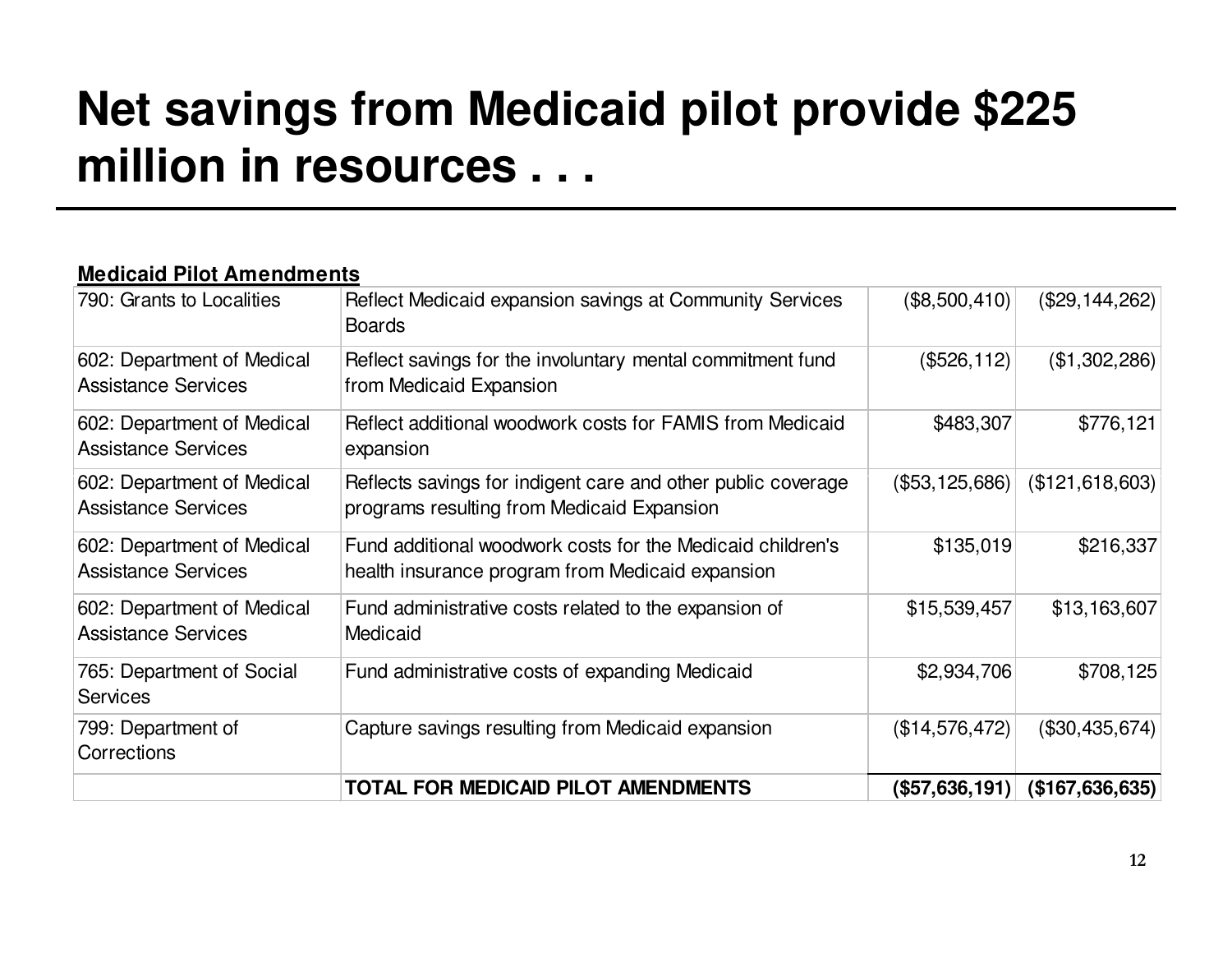## Proposed Spending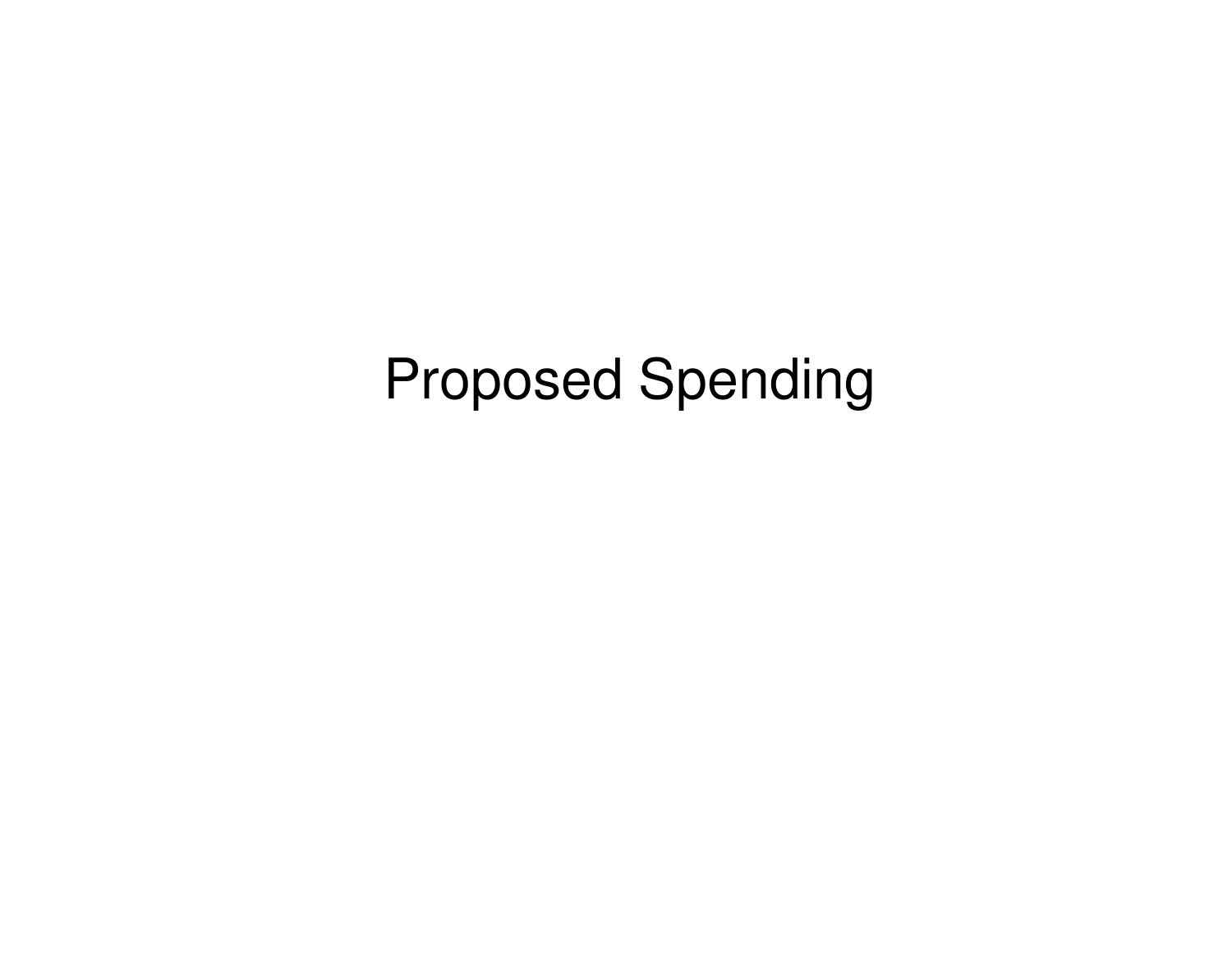### **Spending in HB/SB 5003 includes the Executive Amendments requested by Governor McAuliffe during the 2014 regular session . . .**

### **Executive Amendments**

| <b>Agency</b>                                                                | <b>Title</b>                                                                                          | FY 2015     | FY 2016     |
|------------------------------------------------------------------------------|-------------------------------------------------------------------------------------------------------|-------------|-------------|
| 260: Virginia Community<br><b>College System</b>                             | Provide funding to reflect rent plan changes at the seat of<br>government                             | \$214,115   | \$443,420   |
| 197: Direct Aid to Public<br>Education                                       | Double funding for Jobs for Virginia Graduates initiative                                             | \$373,776   | \$373,776   |
| 197: Direct Aid to Public<br>Education                                       | Provide partial hold harmless funding for school divisions                                            | \$3,252,557 | \$0         |
| 197: Direct Aid to Public<br>Education                                       | Adjust funding to account for revised retirement rates                                                | \$2,315,431 | \$2,233,331 |
| 197: Direct Aid to Public<br>Education                                       | Provide partial Cost of Competing Adjustment (COCA) for<br>support positions                          | \$5,389,054 | \$0         |
| 720: Department of Behavioral<br>Health and Developmental<br><b>Services</b> | Fund full year of Supports Intensity Scale assessments for<br><b>ID/DD Medicaid waiver recipients</b> | \$663,750   | \$0         |
| 765: Department of Social<br><b>Services</b>                                 | Plan for the replacement of child welfare and adult services<br>information technology systems        | \$850,000   | \$0         |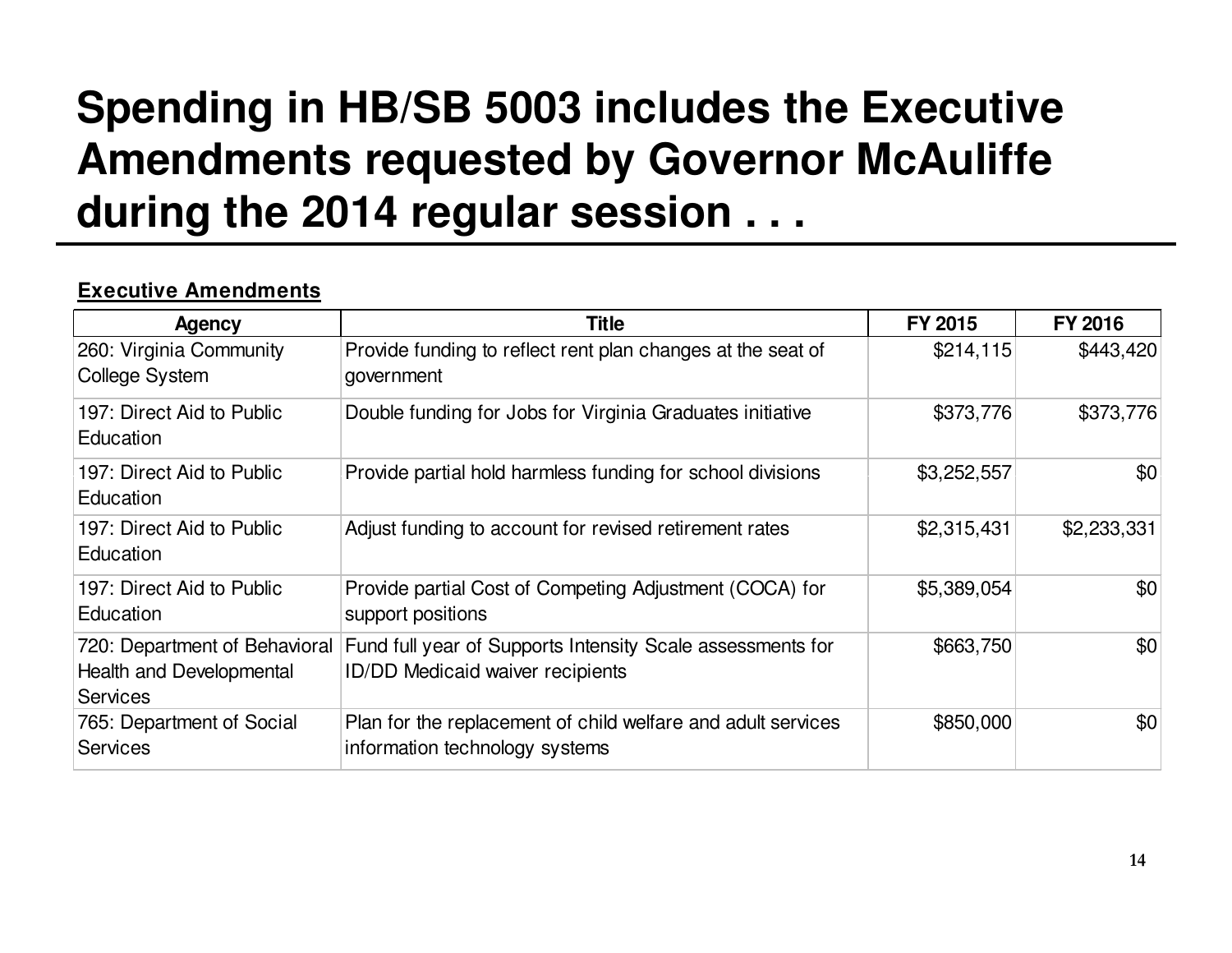### **Executive amendments total \$18 million . . .**

#### **Executive Amendments**- continued

| Agency                                                 | <b>Title</b>                                                                                         | FY 2015      | <b>FY 2016</b> |
|--------------------------------------------------------|------------------------------------------------------------------------------------------------------|--------------|----------------|
| 440: Department of<br><b>Environmental Quality</b>     | Provide appropriation for membership dues to the Interstate<br>Commission on the Potomac River Basin | \$151,500    | \$151,500      |
| 123: Department of Military<br><b>Affairs</b>          | Additional funding for STARS radio equipment                                                         | \$240,000    | \$0            |
| 140: Department of Criminal<br><b>Justice Services</b> | Additional funding for Court Appointed Special Advocates                                             | \$100,000    | \$100,000      |
| 156: Department of State<br>Police                     | Provide additional funding for gasoline purchases to meet<br>operational needs of the Department.    | \$500,000    | \$500,000      |
| 995: Central Appropriations                            | Remove proposed savings strategies for Jamestown-Yorktown<br>Foundation                              | \$61,000     | \$61,000       |
|                                                        | <b>Subtotal for Executive Amendments</b>                                                             | \$14,111,183 | \$3,863,027    |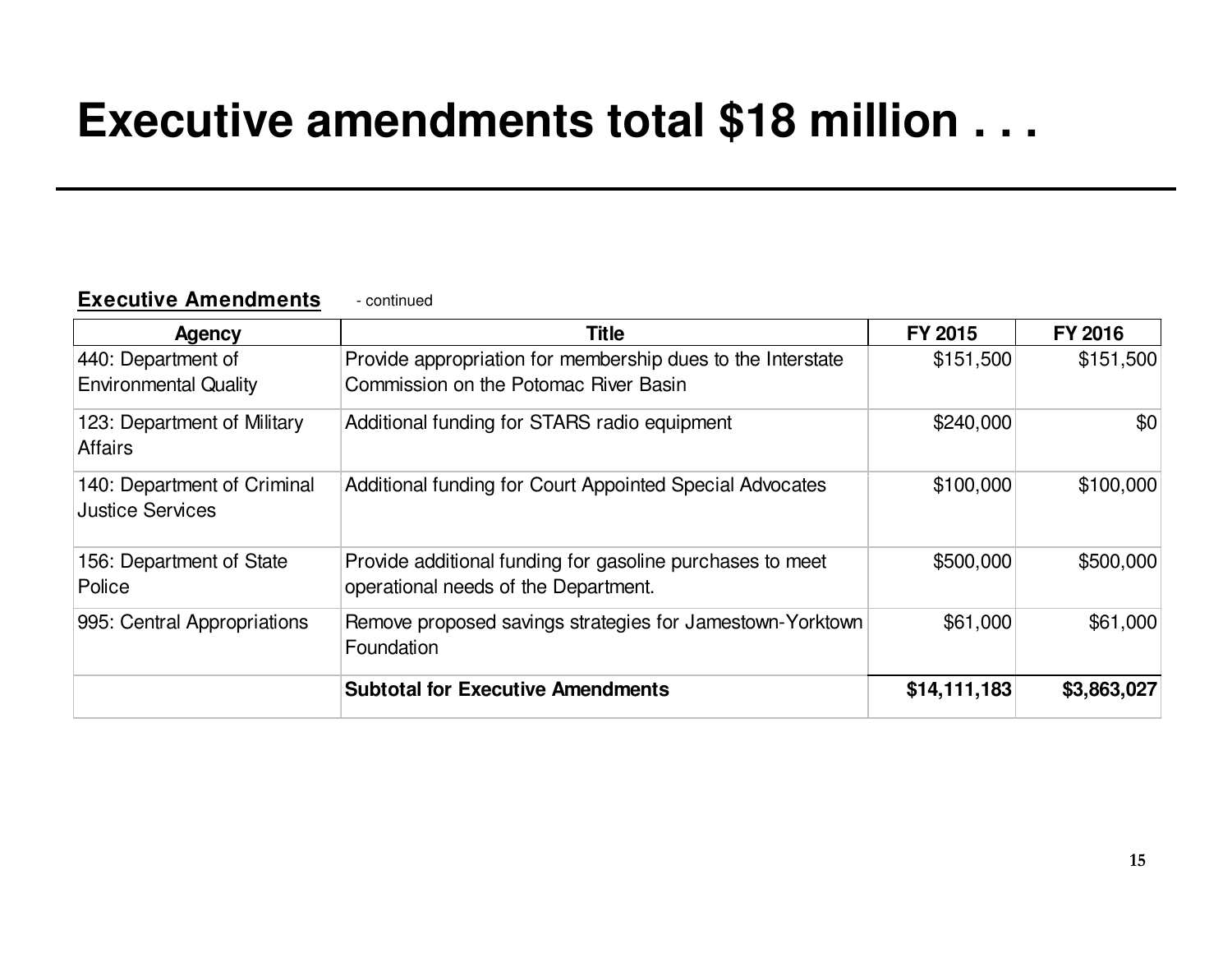### **The new spending increases proposed in HB/SB 5003 focus on four major objectives . . .**

- • From Medicaid Pilot savings:
	- $\blacktriangleright$ Provide \$100 million reserve for future costs associated with Medicaid expansion.
	- $\blacktriangleright$  Provide \$76 million revenue reserve which, if not needed, will be used for payment to the Virginia Retirement System. This amount is equivalent to the difference between the funded retirement rates in FY 2016 (80 percent of the actuarial recommended rate) and 100 percent of the actuarial recommended rate.
- • From the remaining savings:
	- Provide two percent pay increase for state supported positions effective Spring of 2015. Includes all state employees, state supported local law enforcement, Constitutional Officers, all state-supported local school employees, and state supported local health and social service employees.
	- $\blacktriangleright$ Provide \$17 million to assist localities with Line of Duty payments.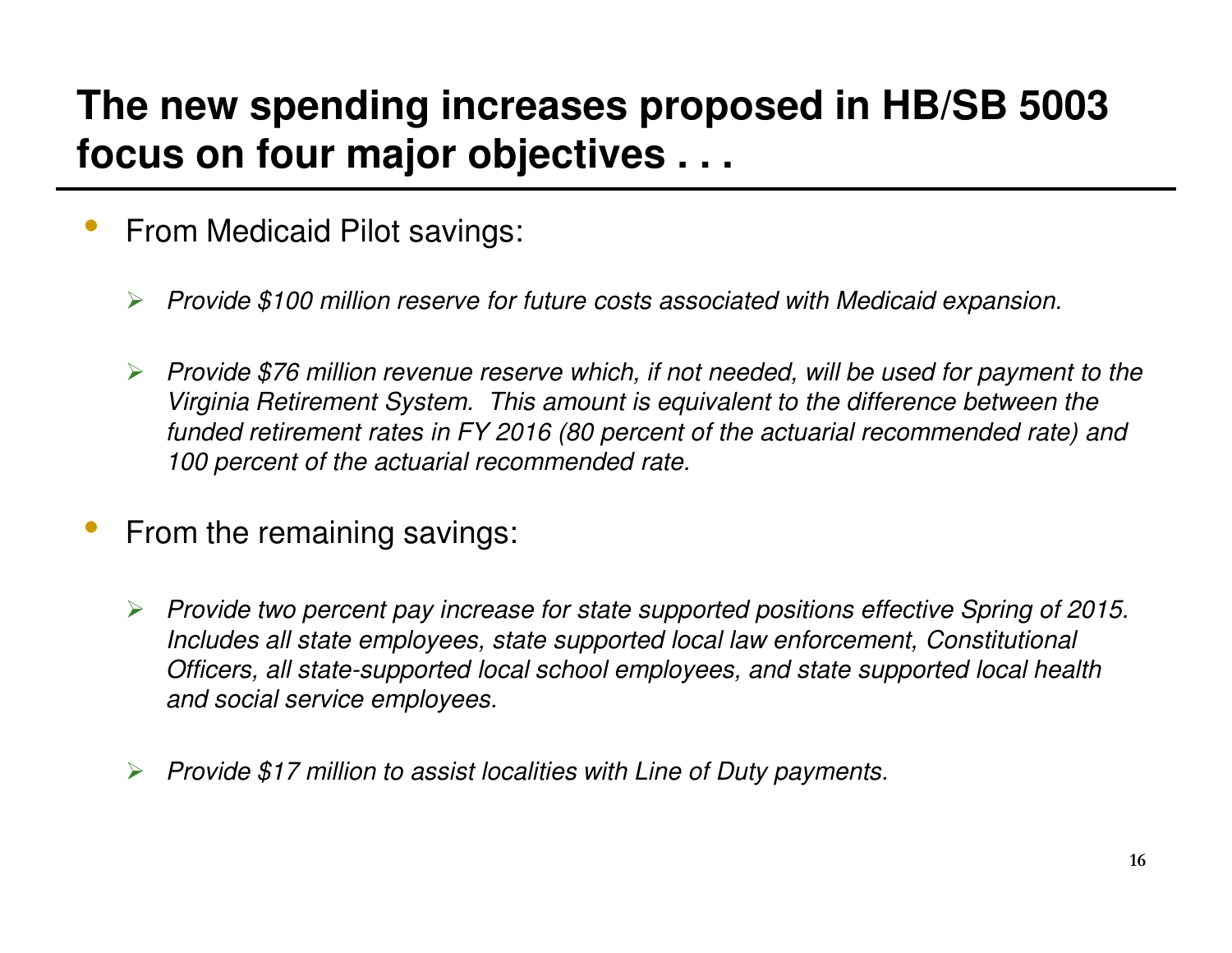### **These four objectives lead total new spending . . .**

### **New Spending Amendments**

| <b>Agency</b>                                    | <b>Title</b>                                                                                                                      | FY 2015      | <b>FY 2016</b> |
|--------------------------------------------------|-----------------------------------------------------------------------------------------------------------------------------------|--------------|----------------|
| 995: Central Appropriations                      | Provide two percent employee salary increase                                                                                      | \$36,435,253 | \$163,070,361  |
| 995: Central Appropriations                      | Fund Medicaid reserve account                                                                                                     | \$50,000,000 | \$50,000,000   |
| 995: Central Appropriations                      | Provide revenue reserve for employer retirement contributions                                                                     | \$0          | \$76,316,125   |
| 995: Central Appropriations                      | Review Line of Duty Act funding                                                                                                   | \$0          | \$17,000,000   |
| 107: Division of Legislative<br><b>Services</b>  | Provide funding for the Virginia Conflict of Interest Advisory<br>Council                                                         | \$300,000    | \$300,000      |
| 132: Department of Elections                     | Fund advertising of a Constitutional amendment related to real<br>property tax exemption for spouses of soldiers killed in action | \$131,150    | \$0            |
| 312: Economic Development<br>Incentive Payments  | Provide support to host an international athletic competition in<br>2015                                                          | \$1,000,000  | \$0            |
| 312: Economic Development<br>Incentive Payments  | Re-establish Biofuels Production Fund                                                                                             | \$1,500,000  | \$1,500,000    |
| 320: Virginia Tourism<br><b>Authority</b>        | Provide funding to support tourism with China                                                                                     | \$400,000    | \$400,000      |
| 409: Department of Mines,<br>Minerals and Energy | Provide funding to include carbon dioxide emissions<br>regulation analysis in the Virginia Energy Plan                            | \$200,000    | \$0            |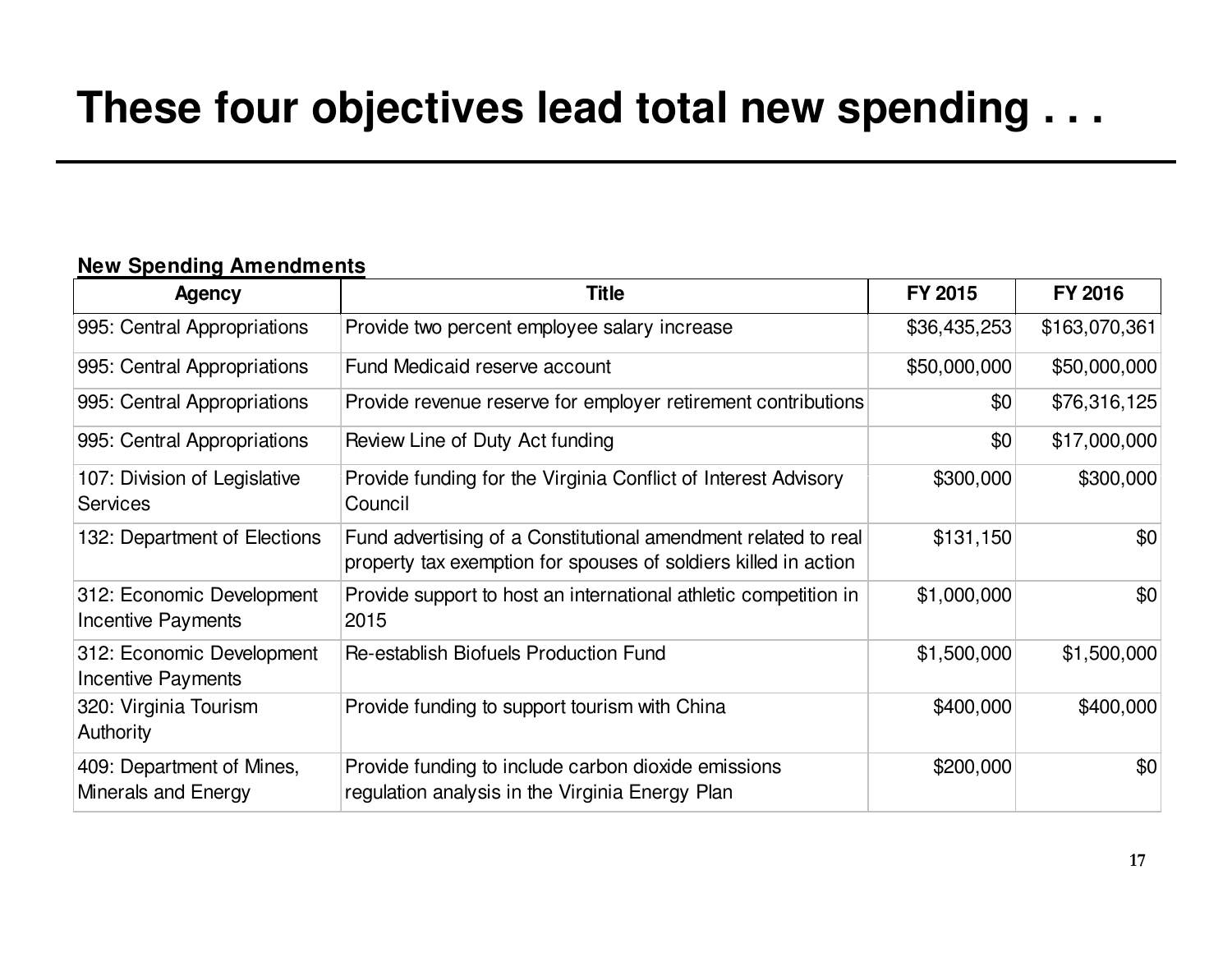### **In addition to salary increases for all state supported school employees, public schools receive additional new funding . . .**

### **New Spending Amendments**- continued

| <b>Agency</b>                          | <b>Title</b>                                                                       | FY 2015     | FY 2016     |
|----------------------------------------|------------------------------------------------------------------------------------|-------------|-------------|
| 197: Direct Aid to Public<br>Education | Increase funding for extended school year program                                  | \$2,400,000 | \$2,400,000 |
| 197: Direct Aid to Public<br>Education | Account for anticipated sales tax increase                                         |             | \$2,256,126 |
| 197: Direct Aid to Public<br>Education | Adjust SOQ funding for formula update related to Radford<br>student transportation | \$278,570   | \$285,029   |
| 197: Direct Aid to Public<br>Education | Update composite index based on revised data                                       | \$81,436    | \$49,789    |
| 197: Direct Aid to Public<br>Education | Adjust pre-K funding to hold harmless available local slots                        | \$3,631,045 | \$3,778,908 |
| 202: The Library Of Virginia           | Increase aid to local libraries                                                    | \$500,000   | \$500,000   |
| 161: Department of Taxation            | Additional tax compliance audit position                                           | \$145,000   | \$145,000   |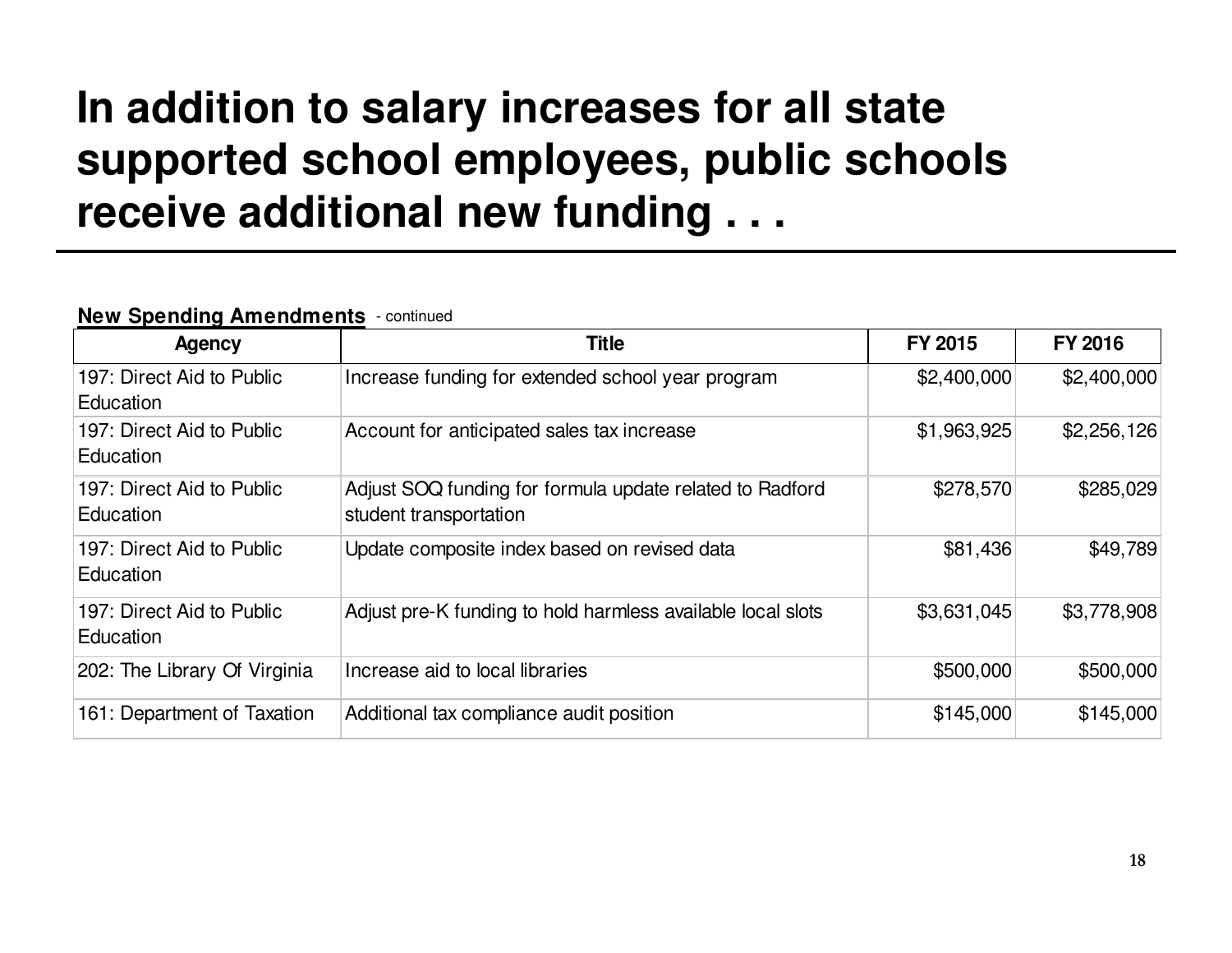### **Health and human services programs also receive additional new funding . . .**

### **New Spending Amendments** - continued

| <b>Agency</b>                                                                | <b>Title</b>                                                                        | FY 2015     | <b>FY 2016</b> |
|------------------------------------------------------------------------------|-------------------------------------------------------------------------------------|-------------|----------------|
| 720: Department of Behavioral<br>Health and Developmental<br><b>Services</b> | Add positions at central office for temporary detention bed<br>search               | \$245,865   | \$264,416      |
| 720: Department of Behavioral<br>Health and Developmental<br><b>Services</b> | Fund acute psychiatric bed registry                                                 | \$111,715   | \$121,871      |
| 790: Grants to Localities                                                    | Increase number of crisis intervention drop-off centers                             | \$1,200,000 | \$1,500,000    |
| 792: Mental Health Treatment<br>Centers                                      | Increase number of temporary detention beds at state<br>facilities                  | \$4,445,663 | \$4,070,663    |
| <b>Rehabilitative Services</b>                                               | 262: Department for Aging and Increase funding for brain injury services            | \$350,000   | \$350,000      |
| <b>Rehabilitative Services</b>                                               | 262: Department for Aging and Restore funding for centers for independent living    | \$306,866   | \$306,866      |
| <b>Rehabilitative Services</b>                                               | 262: Department for Aging and Add funding for long-term employment support services | \$500,000   | \$500,000      |
| 765: Department of Social<br><b>Services</b>                                 | Increase funding for domestic violence grants                                       | \$500,000   | \$500,000      |
| 765: Department of Social<br><b>Services</b>                                 | Increase funding for community action agencies                                      | \$0         | \$500,000      |
| 765: Department of Social<br><b>Services</b>                                 | Increase funding for Northern Virginia Family Services                              | \$750,000   | \$0            |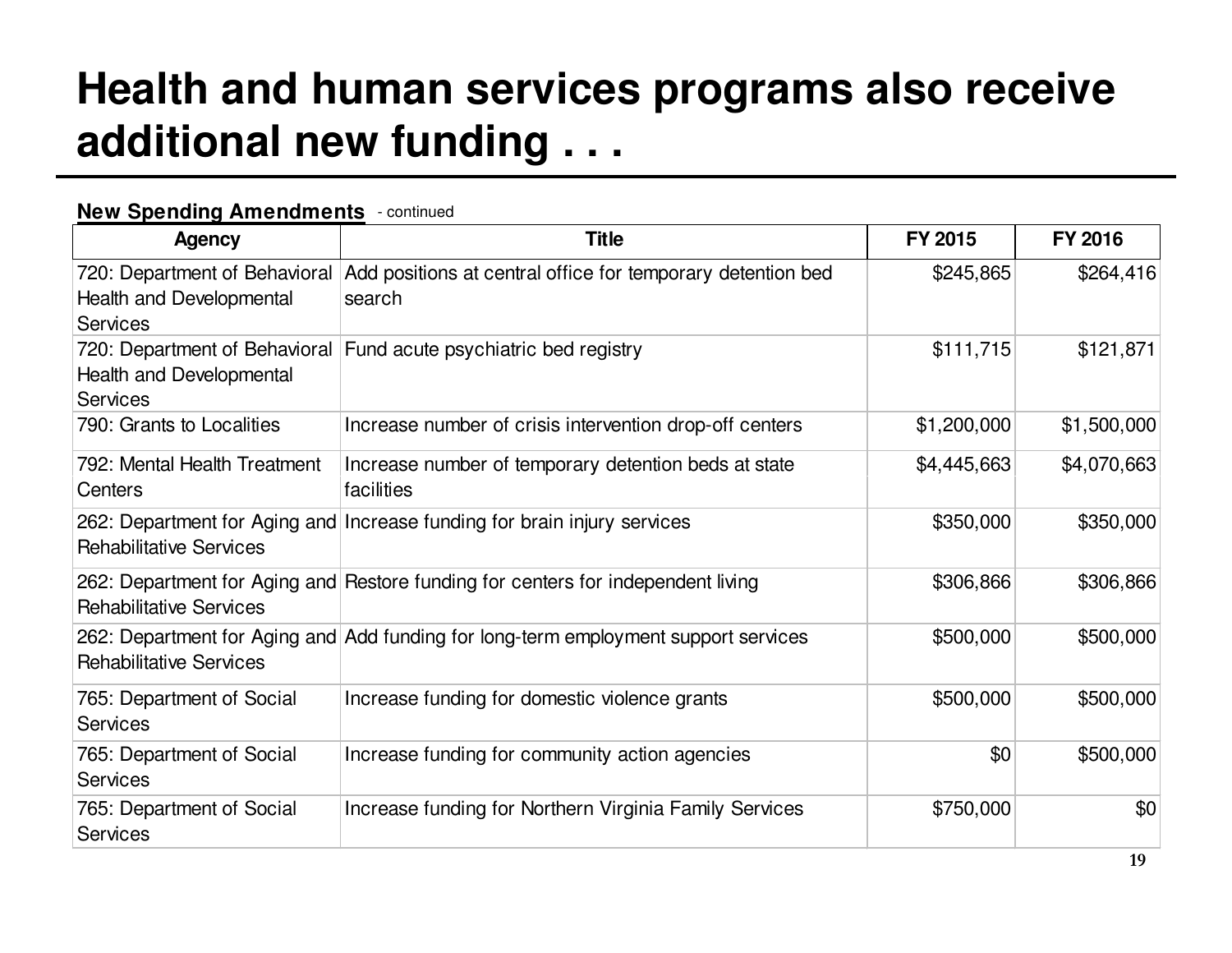### **Executive and new spending amendments total \$460 million for the biennium . . .**

### **New Spending Amendments** - continued

| <b>Agency</b>                                               | <b>Title</b>                                                                    | FY 2015       | FY 2016       |
|-------------------------------------------------------------|---------------------------------------------------------------------------------|---------------|---------------|
| 423: Department of Historic<br><b>Resources</b>             | Provide additional funding for Civil War Battlefield<br>Preservation            | \$1,000,000   | \$0           |
| 140: Department of Criminal<br><b>Justice Services</b>      | Increase funding for sexual violence prevention and services                    | \$500,000     | \$500,000     |
| 156: Department of State<br>Police                          | Add eight positions to the Firearms Transaction Program                         |               | \$540,210     |
| 777: Department of Juvenile<br>Justice                      | Provide mental health professionals to selected juvenile court<br>service units | \$800,000     | \$800,000     |
| 184: Secretary of Technology                                | Fund autonomous systems development and testing                                 | \$1,000,000   | \$0           |
| 454: Secretary of Veterans<br>Affairs and Homeland Security | Mitigate adverse impacts on military operations                                 | \$1,000,000   | \$0           |
| 912: Department of Veterans<br><b>Services</b>              | Increase support for the Virginia Wounded Warrior Program                       | \$350,000     | \$350,000     |
| 995: Central Appropriations                                 | Provide funding for cabinet operations                                          | \$600,000     | \$600,000     |
| 995: Central Appropriations                                 | Restore Planning District Commission Reduction                                  | \$70,000      | \$70,000      |
|                                                             | <b>Subtotal for New Spending Amendments</b>                                     | \$113,236,698 | \$328,975,364 |
|                                                             | <b>TOTAL SPENDING AMENDMENTS</b>                                                | \$127,347,881 | \$332,838,391 |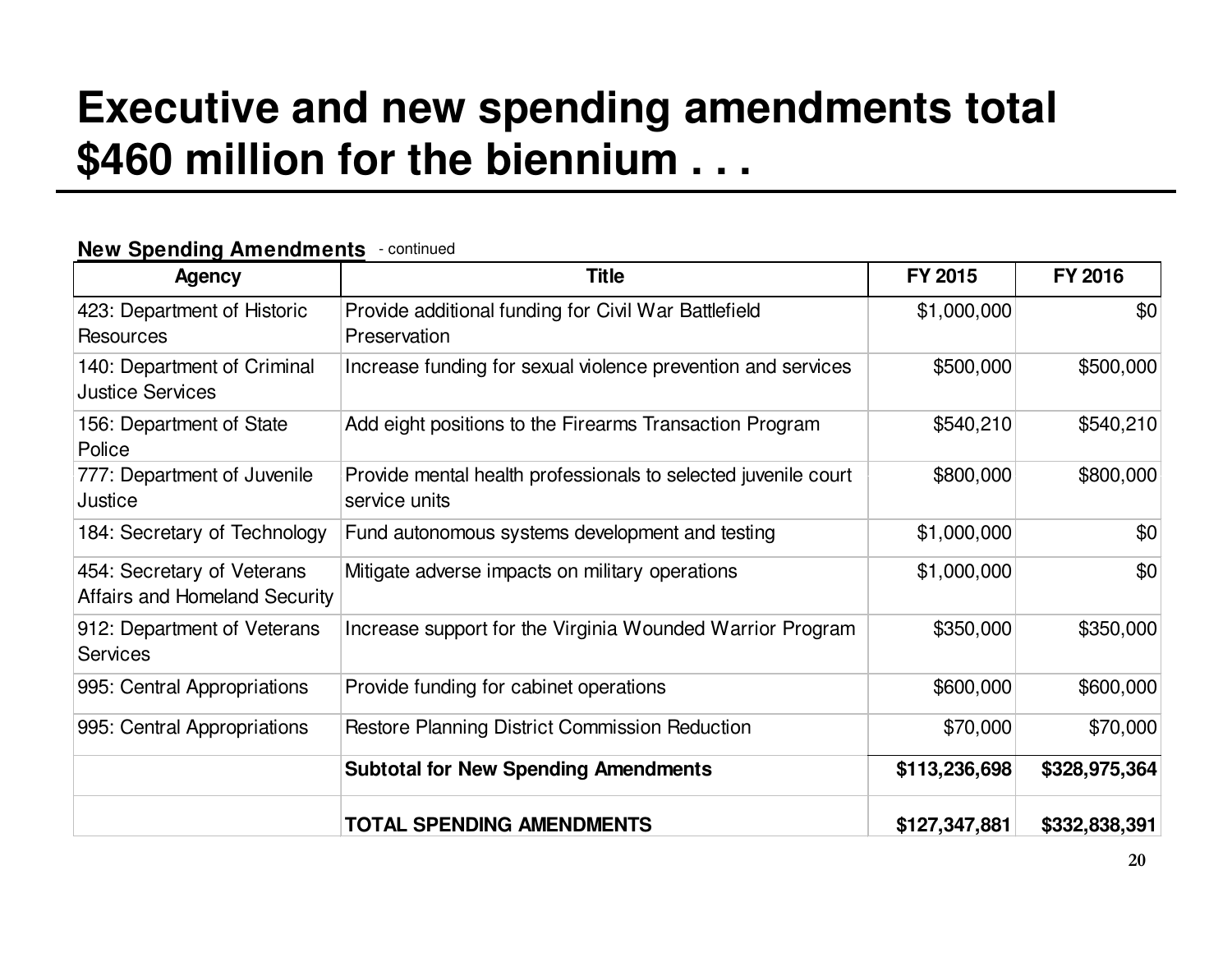# Summary of Proposed Capital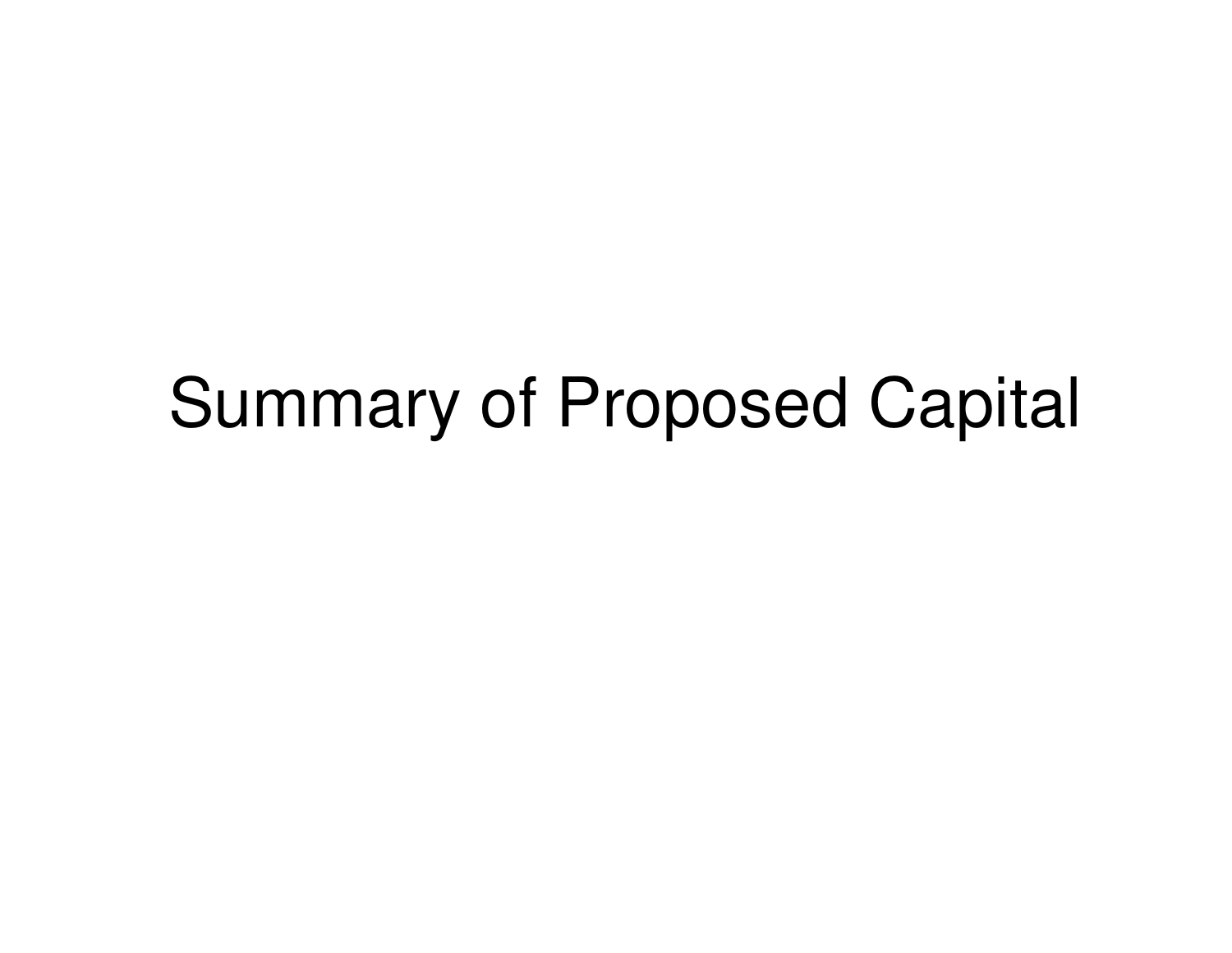### **HB/SB 5003 adds minimal new capital outlay to the 2014-16 Biennium projects included in HB/SB 30 as introduced . . .**

| Move critical projects to construction stage<br>Provides bond funding to address combined sewer overflow issues in<br>Alexandria (\$1 million) and to offset nongeneral fund shortfall in<br>George Mason project (\$20 million).        | \$1.0 million VPBA<br>\$20 million VCBA |
|------------------------------------------------------------------------------------------------------------------------------------------------------------------------------------------------------------------------------------------|-----------------------------------------|
| <b>Equip Culpeper Correctional Facility</b><br>Language to transfer uncommitted and unneeded funding from existing<br>capital projects to address equipping and retrofitting the Culpeper<br>facility being transferred from DJJ to DOC. |                                         |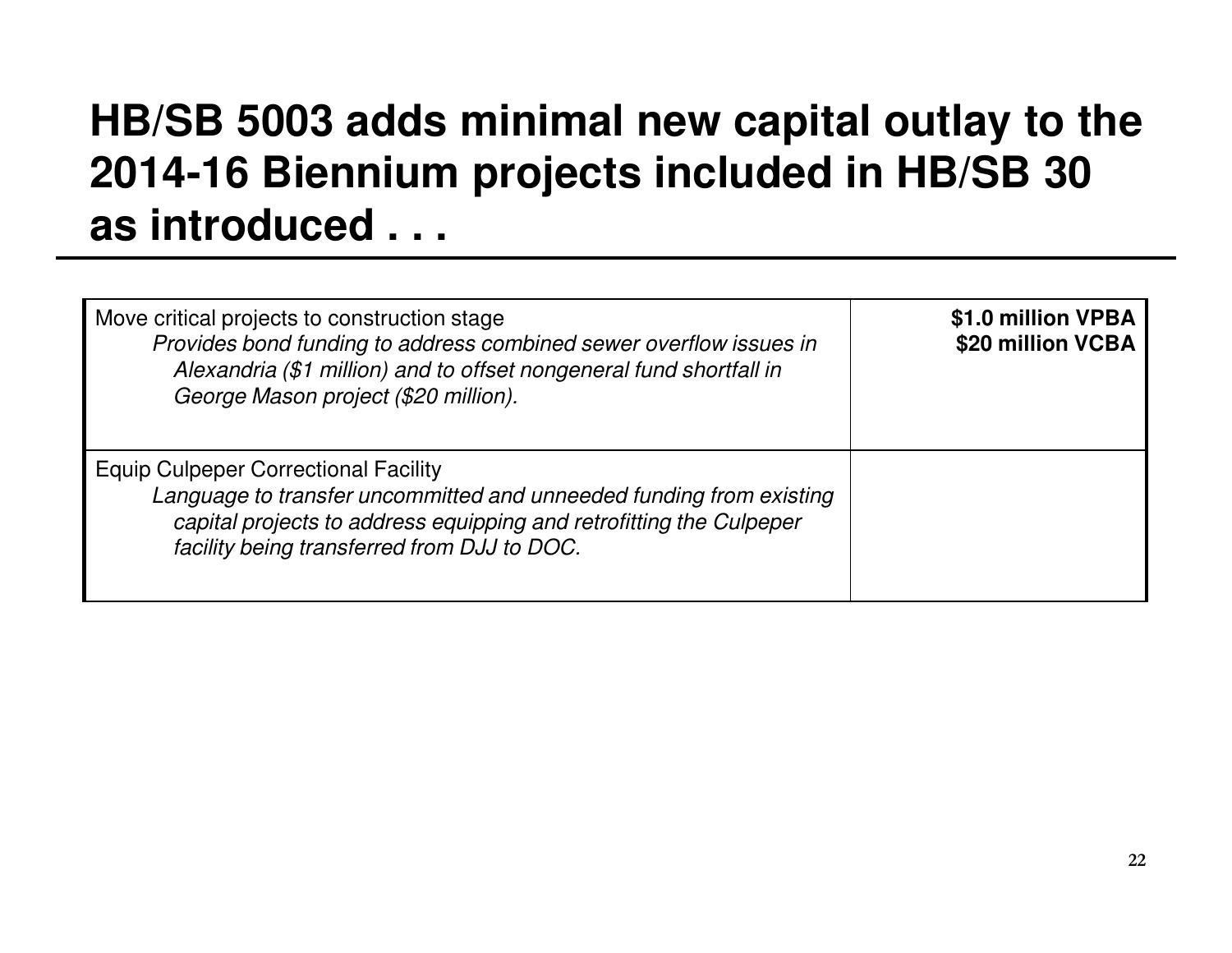### **HB/SB 5003 combines changes in revenues, savings, and spending leaving an unappropriated general fundbalance of \$5.1 million . . .**

| <b>General Fund Only</b>             |            |            |                       |
|--------------------------------------|------------|------------|-----------------------|
|                                      | FY 2015    | FY 2016    | <b>Biennial Total</b> |
| <b>Revised Revenue Forecast</b>      |            |            |                       |
| FY 2014 Year-End Balance             | \$478.6    | \$0.0\$    | \$478.6               |
| <b>Additions to Balance</b>          | 95.6       | 0.6        | 96.1                  |
| Revenues                             | 17,686.5   | 18,394.7   | 36,081.2              |
| <b>Transfers</b>                     | 545.6      | 546.8      | 1,092.4               |
| <b>Total GF Resources</b>            | \$18,806.3 | \$18,942.0 | \$37,748.3            |
| <b>Proposed Expenditures</b>         |            |            |                       |
| <b>HB/SB 30 as introduced - base</b> |            |            |                       |
| Operating                            | \$18,808.4 | \$18,900.8 | \$37,709.2            |
| Capital                              | 2.9        | 0.0        | 2.9                   |
| <b>Total CH 806 Base</b>             | \$18,811.3 | \$18,900.8 | \$37,712.1            |
| <b>Proposed Amendments</b>           |            |            |                       |
| Operating                            | (\$24.8)   | \$55.9     | \$31.1                |
| Capital                              | 0.0        | 0.0        | 0.0                   |
| <b>Total Proposed Amendments</b>     | (\$24.8)   | \$55.9     | \$31.1                |
| <b>Total of All Spending</b>         | \$18,786.5 | \$18,956.7 | \$37,743.2            |
| <b>Balance</b>                       | \$19.7     | (\$14.7)   | \$5.1                 |
| *Amounts shown in millions           |            |            |                       |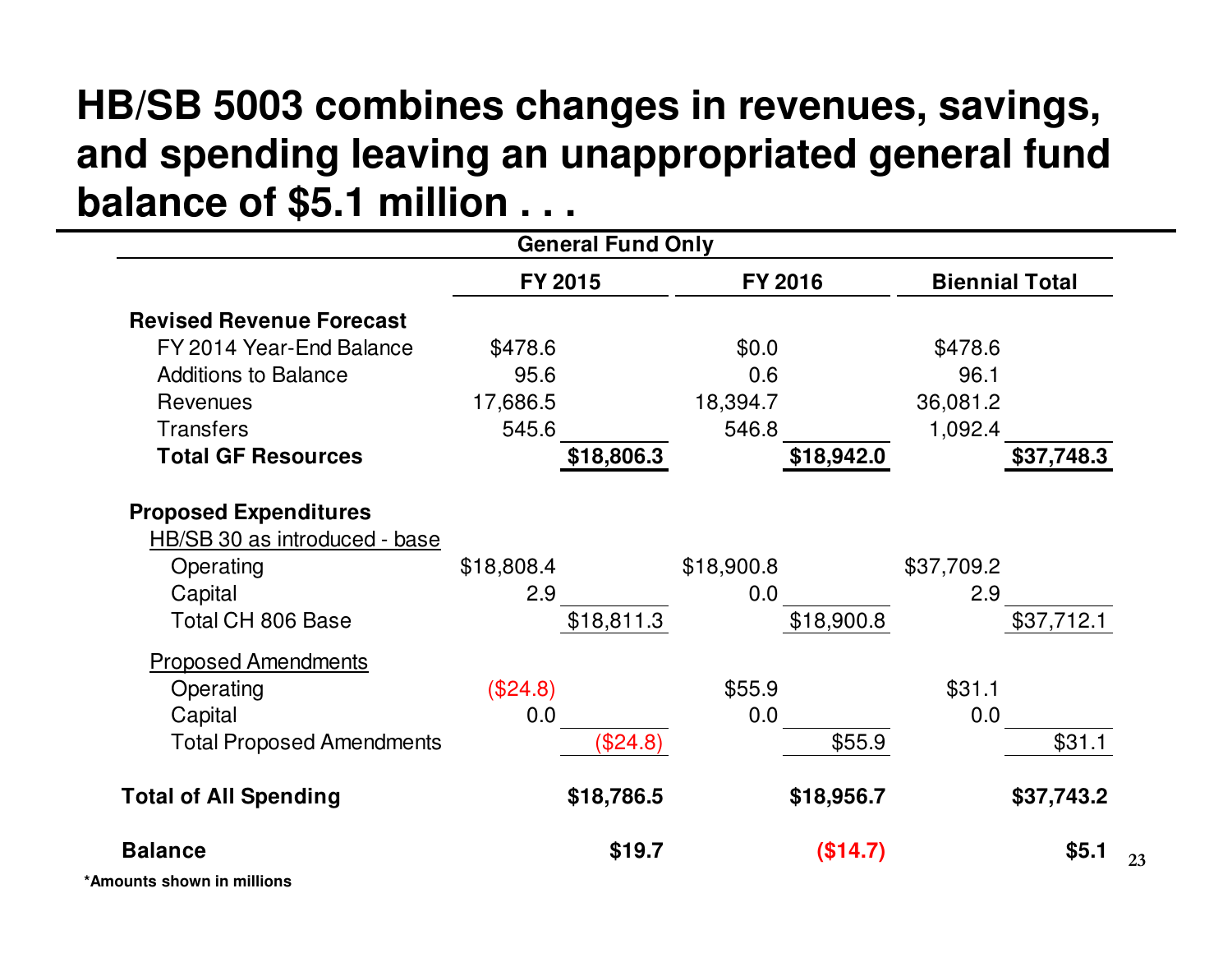## **Summary of budget changes . . .**

- •All required spending has been met without tax increases.
- •Savings strategies reprioritize discretionary spending.
- • The impact of legislation with significant fiscal impact passed during the 2014 regular session has been included.
- • Key spending items include:
	- $\blacktriangleright$ Provide two percent pay increase for state supported positions effective Spring of 2015.
	- $\blacktriangleright$ Provide \$100 million reserve for future costs associated with Medicaid expansion.
	- $\blacktriangleright$ Provide \$76 million reserve for payment to the Virginia Retirement System.
	- $\blacktriangleright$ Provide \$17 million to assist localities with Line of Duty payments.
- •HB/SB 5003 leaves an unappropriated balance of \$5.1 million.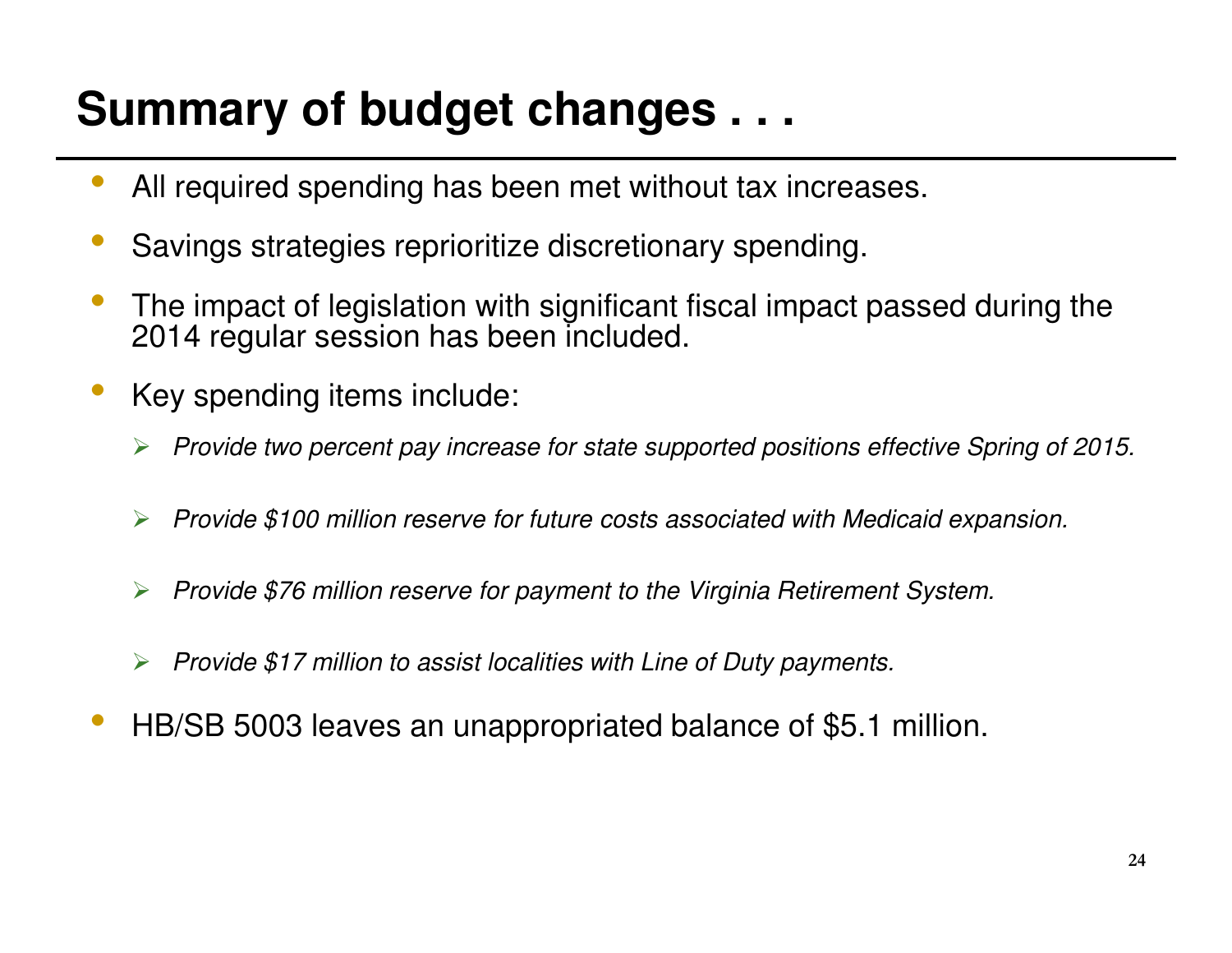## **The total biennial appropriations in HB/SB 5003 reach \$99.1 billion . . .**